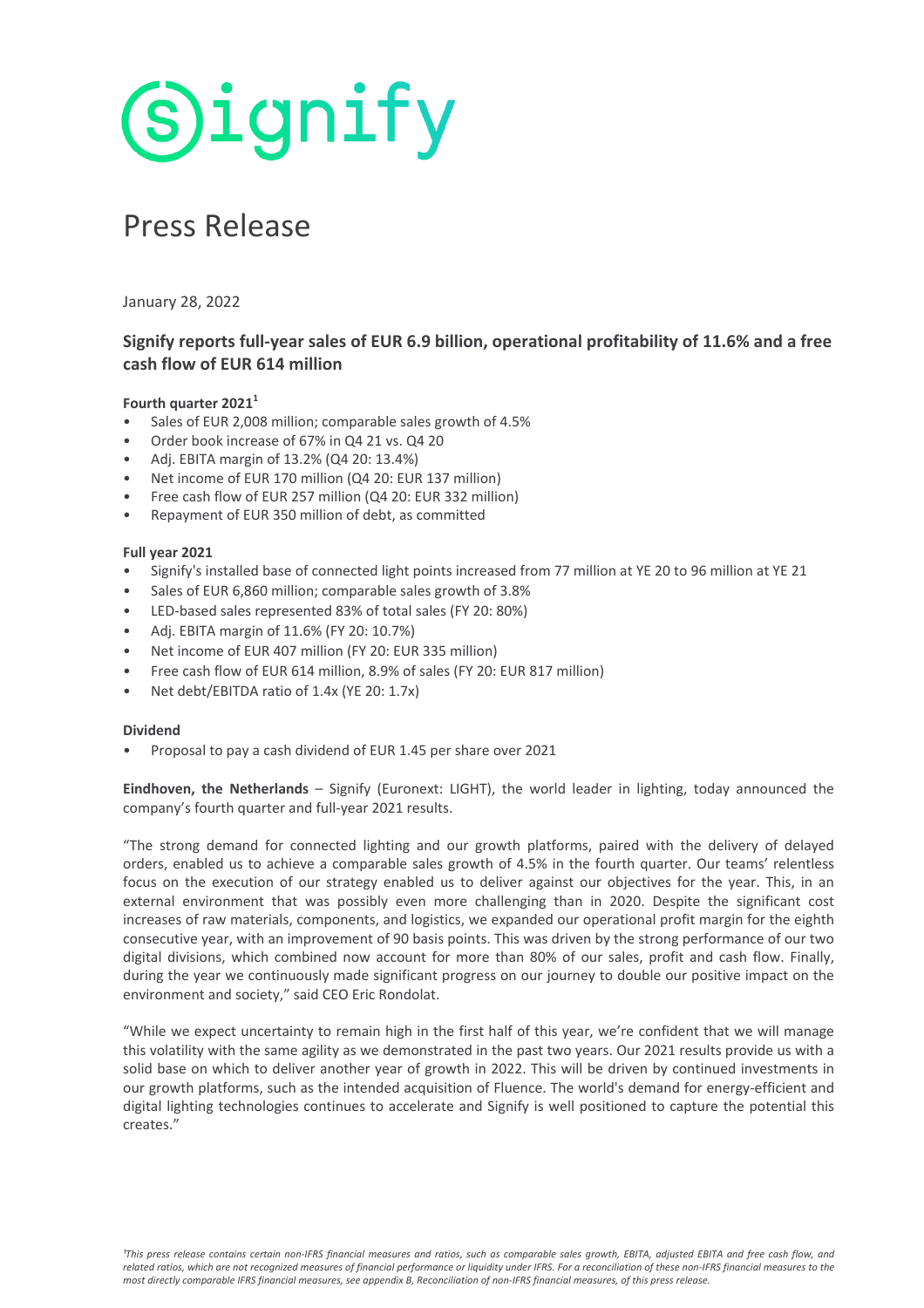

# **Brighter Lives, Better World 2025**

In the fourth quarter, Signify completed the first year of its Brighter Lives, Better World 2025 program, making substantial progress towards doubling its positive impact on the environment and society:

• Double the pace of the Paris agreement:

Cumulative carbon reduction over the value chain was 60 million tonnes, and is ahead of track. All of Signify's divisions had CO<sub>2</sub> emission reductions. The main driver remains the accelerated shift to energy efficient and connected LED lighting in 2021, which decreases the carbon emissions in the use phase.

- **Double our Circular revenues to 32%:** Circular revenues increased to 25%, compared with the 2019 baseline of 16%. Signify is on track to achieve the 2025 target of 32%. This positive trend is driven by the further expansion of serviceable professional luminaires, and the continuous, stable contribution of consumer luminaires and circular components.
- **Double our Brighter lives revenues to 32%:** Brighter lives revenues were 27%, with a strong contribution from the consumer well-being portfolio. With this performance, Signify is making good progress towards the 2025 target of 32%.
- **Double the percentage of women in leadership to 34%:** The percentage of women in leadership positions was 25%, stable when compared with last quarter. This performance is slightly behind the 2021 intermediary step aimed at reaching the 2025 target of 34%. In Q4, Signify launched the Powering Inclusion Series, which increases the awareness of its leaders and people managers on how to foster inclusion.

Signify is in the top 1% of its industry in the S&P Global Corporate Sustainability Assessment and is included in the Dow Jones Sustainability World Index for the fifth consecutive year, illustrating its drive for leadership in sustainability.

# **Outlook**

As Signify continues to proactively navigate through the gradually improving component and logistics environment, it provides the following outlook for 2022:

- Comparable sales growth in the range of 3-6%
- Continued Adjusted EBITA margin improvement of up to 50 bps
- Free cash flow in excess of 8% of sales

# Capital allocation

Signify proposes a cash dividend of EUR 1.45 per share for 2021, in line with its plan to pay an increasing annual cash dividend per share year on year. The dividend proposal will be subject to approval at the Annual General Meeting of Shareholders (AGM) to be held on May 17, 2022. Further details will be provided in the agenda for the AGM.

The company expects to progress towards a leverage ratio of reported net debt/EBITDA of 1x by the end of 2022. This now includes the cash outflow from the intended Fluence acquisition, and the 2022 cash inflow from its operations and the continued rationalization of the company's real estate portfolio.

Finally, Signify will continue to invest in organic and inorganic growth opportunities in line with its strategic priorities.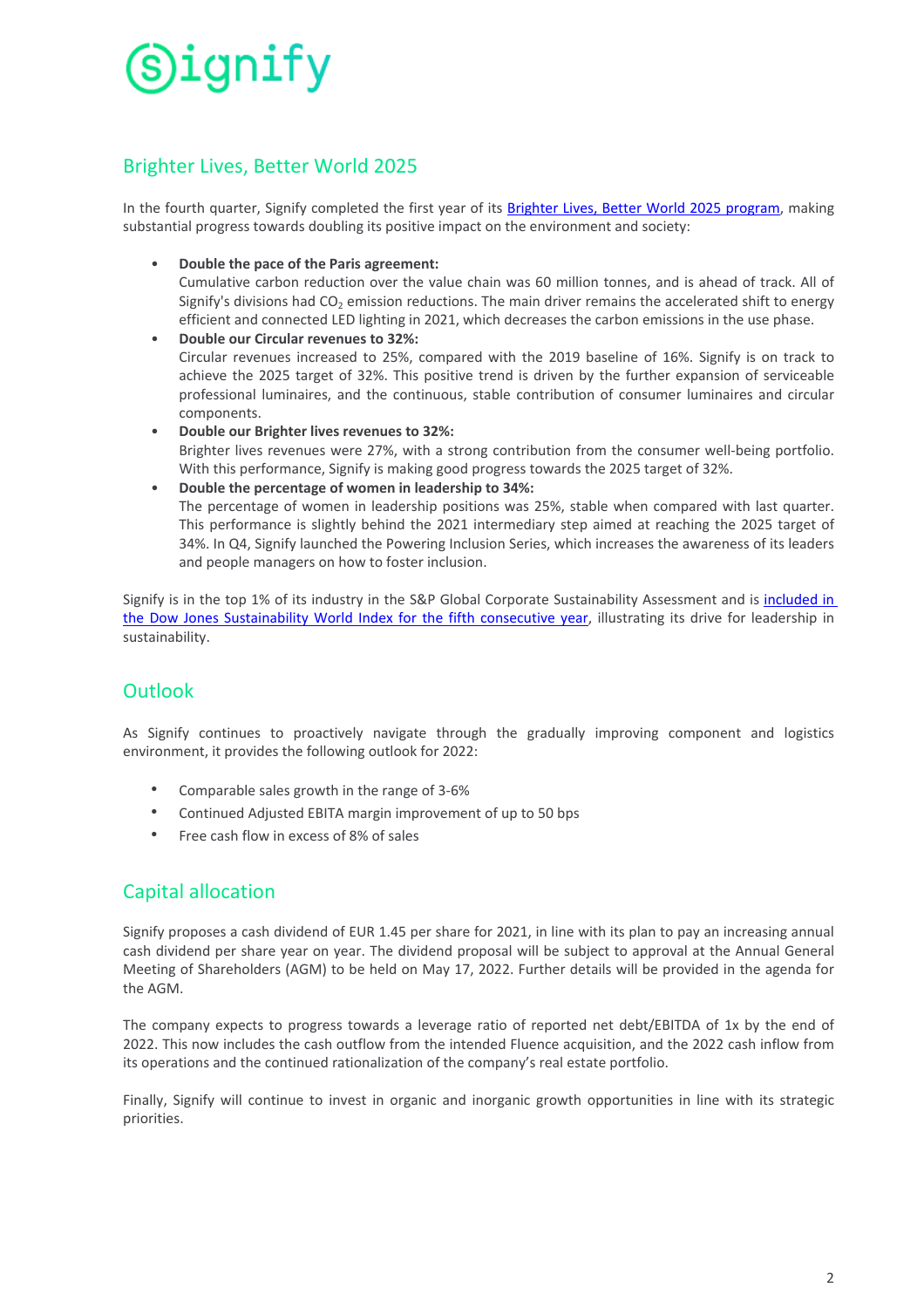# Financial review

|        | Fourth quarter |         |                                        | Twelve months |          |         |
|--------|----------------|---------|----------------------------------------|---------------|----------|---------|
| 2020   | 2021           | change  | in millions of EUR, except percentages | 2020*         | 2021     | change  |
|        |                | 4.5%    | Comparable sales growth                |               |          | 3.8%    |
|        |                | 2.2%    | Effects of currency movements          |               |          | $-2.0%$ |
|        |                | 0.2%    | Consolidation and other changes        |               |          | 3.6%    |
| 1,878  | 2,008          | 6.9%    | <b>Sales</b>                           | 6,502         | 6,860    | 5.5%    |
| 755    | 794            | 5.2%    | Adjusted gross margin                  | 2,556         | 2,702    | 5.7%    |
| 40.2%  | 39.5%          |         | Adj. gross margin (as % of sales)      | 39.3%         | 39.4%    |         |
| $-458$ | $-485$         |         | Adj. SG&A expenses                     | $-1,695$      | $-1,748$ |         |
| $-76$  | $-74$          |         | Adj. R&D expenses                      | $-287$        | $-284$   |         |
| $-534$ | $-559$         | $-4.7%$ | Adj. indirect costs                    | $-1,982$      | $-2,032$ | $-2.5%$ |
| 28.4%  | 27.8%          |         | Adj. indirect costs (as % of sales)    | 30.5%         | 29.6%    |         |
| 251    | 265            | 5.8%    | <b>Adjusted EBITA</b>                  | 695           | 795      | 14.4%   |
| 13.4%  | 13.2%          |         | <b>Adjusted EBITA margin</b>           | 10.7%         | 11.6%    |         |
| $-66$  | $-29$          |         | Adjusted items                         | $-159$        | $-159$   |         |
| 185    | 237            | 27.8%   | <b>EBITA</b>                           | 536           | 636      | 18.7%   |
| 155    | 205            | 32.5%   | Income from operations (EBIT)          | 416           | 514      | 23.6%   |
| $-12$  | $-4$           |         | Net financial income/expense           | $-54$         | $-24$    |         |
| $-6$   | $-31$          |         | Income tax expense                     | $-27$         | $-83$    |         |
| 137    | 170            | 24.5%   | <b>Net income</b>                      | 335           | 407      | 21.4%   |
| 332    | 257            |         | Free cash flow                         | 817           | 614      |         |
| 1.05   | 1.34           |         | Basic EPS $(E)$                        | 2.58          | 3.18     |         |
| 37,926 | 36,824         |         | Employees (FTE)                        | 37,926        | 36,824   |         |

*\* For comparability purposes, note that figures for the period only include results of Cooper Lighting since March 2020.*

### **Fourth quarter**

Total sales increased to EUR 2,008 million with a comparable sales growth of 4.5%, driven in particular by the professional segment, which benefited from strong demand and the partial fulfillment of delayed orders. The two digital divisions increased their pace of recovery to the pre-pandemic sales levels of 2019. During the quarter, Signify continued to face logistics delays across its supply chain, caused by container shortages and congested ports. At the same time, component shortages continued to ease, thereby allowing the company to partially fulfill delayed orders. By the end of the quarter, the order book had increased by 67% versus last year.

The adjusted gross margin decreased by 70 bps to 39.5%, on a high comparison base of 2020. In Q4, price increases and positive mix effect fully offset the effect of higher COGS. Adjusted indirect costs as a percentage of sales decreased by 60 bps to 27.8%, driven by operating leverage, structural cost savings and one-off effects in the previous year, which included provisions for the reimbursement of solidarity contributions to employees.

Adjusted EBITA increased to EUR 265 million. Adjusted EBITA margin decreased by 20 bps to 13.2%, mainly due to higher COGS, partly offset by pricing, positive sales mix and operating leverage.

Total restructuring costs were EUR 11 million, acquisition-related charges were EUR 13 million and other incidental costs were EUR 5 million. Net income increased from EUR 137 million to EUR 170 million, mainly as a result of higher income from operations and lower net financial expenses.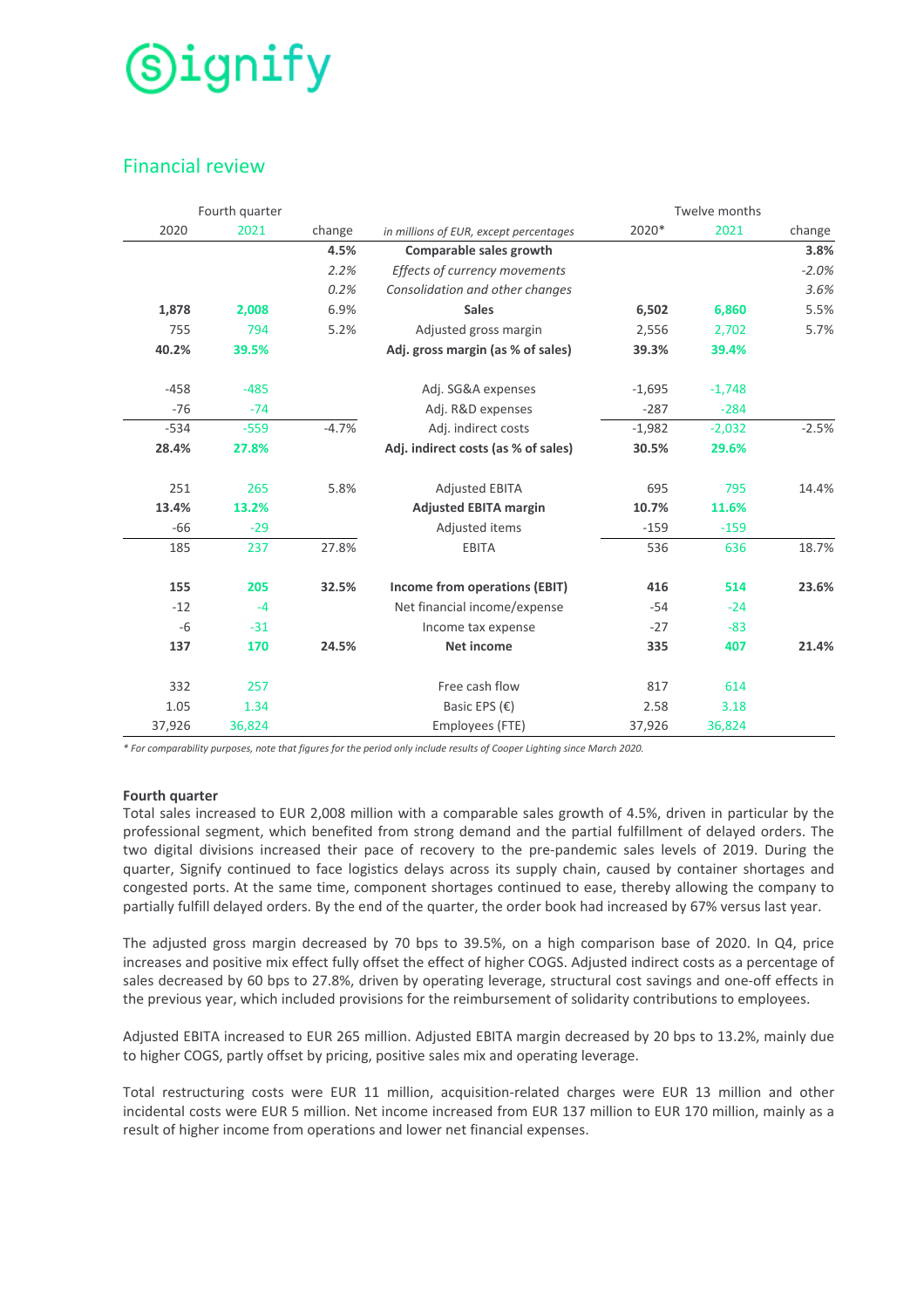

### **Full** vear

Total sales increased by 5.5% to EUR 6,860 million. Comparable sales growth of 3.8% was driven by the two digital divisions, which benefited from strong consumer and professional demand for connected products and for our growth platforms. LED-based sales were 83% of total sales (2020: 80%).

The adjusted gross margin improved by 10 bps to 39.4%, as higher input and logistics costs were more than compensated by price increases, positive sales mix and the carryover of bill of materials savings in the first half of the year. Adjusted indirect costs as a percentage of sales decreased by 90 bps to 29.6%, as a result of operating leverage and structural cost savings.

Adjusted EBITA increased by 14.4% to EUR 795 million. Digital Solutions and Digital Products contributed 82% of Signify's Adjusted EBITA excluding 'Other' (2020: 79%). The Adjusted EBITA margin increased by 90 bps to 11.6%, as operating leverage, pricing and mix more than compensated higher input costs for raw materials, components and logistics, and a negative currency effect.

Total restructuring costs were EUR 86 million, acquisition-related charges were EUR 50 million and other incidental costs were EUR 22 million. Net income increased by 21.4% to EUR 407 million, driven by a higher income from operations and lower net financial expenses, partly offset by a higher income tax expense versus 2020 that benefited from a high one-time non-cash tax benefit.

# Digital Solutions

|       | Fourth quarter |         |                                                |         | Twelve months |        |
|-------|----------------|---------|------------------------------------------------|---------|---------------|--------|
| 2020  | 2021           | change  | in millions of EUR, unless otherwise indicated | $2020*$ | 2021          | change |
|       |                | 11.2 %  | Comparable sales growth                        |         |               | 3.4%   |
| 917   | 1.045          | 14.0 %  | Sales                                          | 3,252   | 3,524         | 8.3 %  |
| 105   | 147            | 39.7 %  | <b>Adjusted EBITA</b>                          | 330     | 397           | 20.3 % |
| 11.5% | 14.1%          |         | Adjusted EBITA margin                          | 10.2%   | 11.3%         |        |
| 75    | 130            | 73.3 %  | <b>EBITA</b>                                   | 230     | 318           | 38.3 % |
| 47    | 100            | 115.3 % | Income from operations (EBIT)                  | 119     | 205           | 71.9 % |

*\* For comparability purposes, note that figures for the period only include results of Cooper Lighting since March 2020.*

### **Fourth quarter**

Sales increased to EUR 1,045 million with a comparable sales growth of 11.2%, driven by strong underlying growth in many markets, including a solid contribution from Cooper Lighting. The Adjusted EBITA margin improved by 260 bps to 14.1%, driven by operating leverage, price and sales mix, which more than offset higher costs of raw materials, components and logistics.

### **Full** year

Sales increased by 8.3% to EUR 3,524 million, a comparable sales growth of 3.4%, as the professional segment improved across most markets. Connected-based sales represented 22% of total sales including Cooper Lighting (2020: 20%<sup>1</sup>). Adjusted EBITA grew by 20.3% to EUR 397 million. The Adjusted EBITA margin improved by 110 bps to 11.3%, mainly from operating leverage and adjusted indirect cost savings.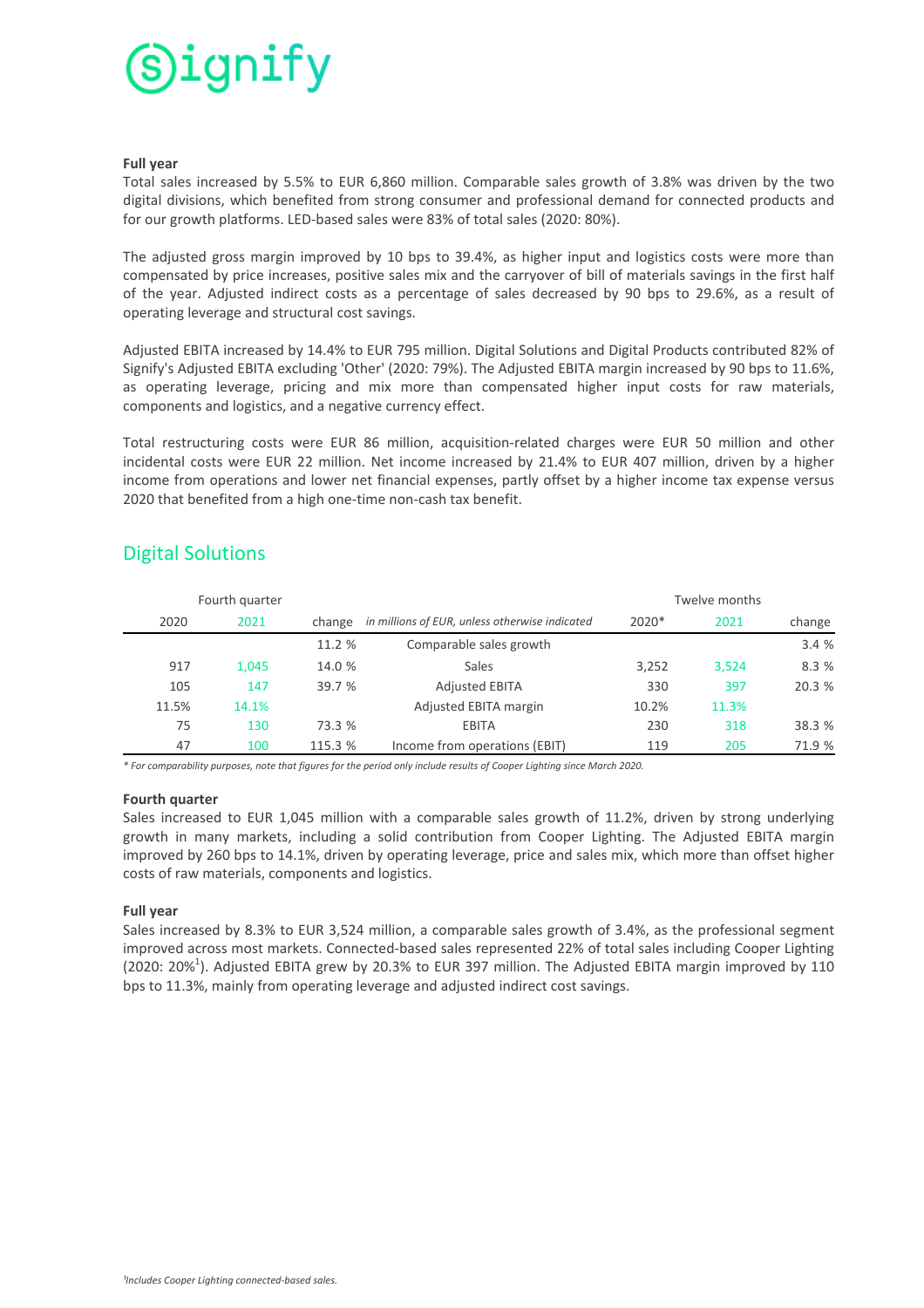# Digital Products

|       | Fourth quarter |          |                                                |       | Twelve months |        |
|-------|----------------|----------|------------------------------------------------|-------|---------------|--------|
| 2020  | 2021           | change   | in millions of EUR, unless otherwise indicated | 2020  | 2021          | change |
|       |                | 1.6%     | Comparable sales growth                        |       |               | 8.8%   |
| 711   | 737            | 3.7%     | Sales                                          | 2.288 | 2,452         | 7.2%   |
| 128   | 114            | $-10.5%$ | <b>Adjusted EBITA</b>                          | 295   | 339           | 14.9 % |
| 18.0% | 15.5%          |          | Adjusted EBITA margin                          | 12.9% | 13.8%         |        |
| 122   | 112            | $-8.7\%$ | <b>EBITA</b>                                   | 277   | 323           | 16.8 % |
| 121   | 110            | $-8.9%$  | Income from operations (EBIT)                  | 269   | 316           | 17.5 % |

### **Fourth quarter**

Sales increased by 3.7% to EUR 737 million. It continued to grow on the back of a strong 2021 with a comparable sales growth of 1.6%. LED Electronics and Klite had a particularly strong performance, while connected home sales were stable despite the high 2020 comparison base and supply chain issues that impacted product availability in 2021. The Adjusted EBITA margin decreased by 250 bps to 15.5%, mainly reflecting higher COGS and increased growth investments in marketing and R&D.

### **Full year**

Sales increased by 7.2% to EUR 2,452 million with a comparable sales growth of 8.8%. This performance was driven by strong demand for connected home lighting and improving professional sales, despite supply chain constraints and component shortages. Connected-based sales represented 24% of total sales (2020: 21%). The Adjusted EBITA margin improved by 90 bps to 13.8%, driven by operating leverage and the positive effect of sales mix and price increases, only partially reduced by higher COGS and continued investments in future growth. 

# **Conventional Products**

| change  |
|---------|
| $-6.9%$ |
| $-8.7%$ |
| $-5.0%$ |
|         |
| 5.9%    |
| 5.9%    |
|         |

### **Fourth quarter**

Sales decreased by 9.5% to EUR 219 million with a comparable sales decline of 11.4%. The Adjusted EBITA margin decreased by 200 bps to 16.9%, mainly due to a lower gross margin, partly offset by indirect cost savings.

### **Full year**

Sales decreased to EUR 861 million, an 8.7% decline. Comparable sales decline was limited to 6.9%, mainly as a result of the market recovery and continued traction across most of its segments. The Adjusted EBITA margin improved by 70 bps to 18.7%, mostly driven by indirect cost savings.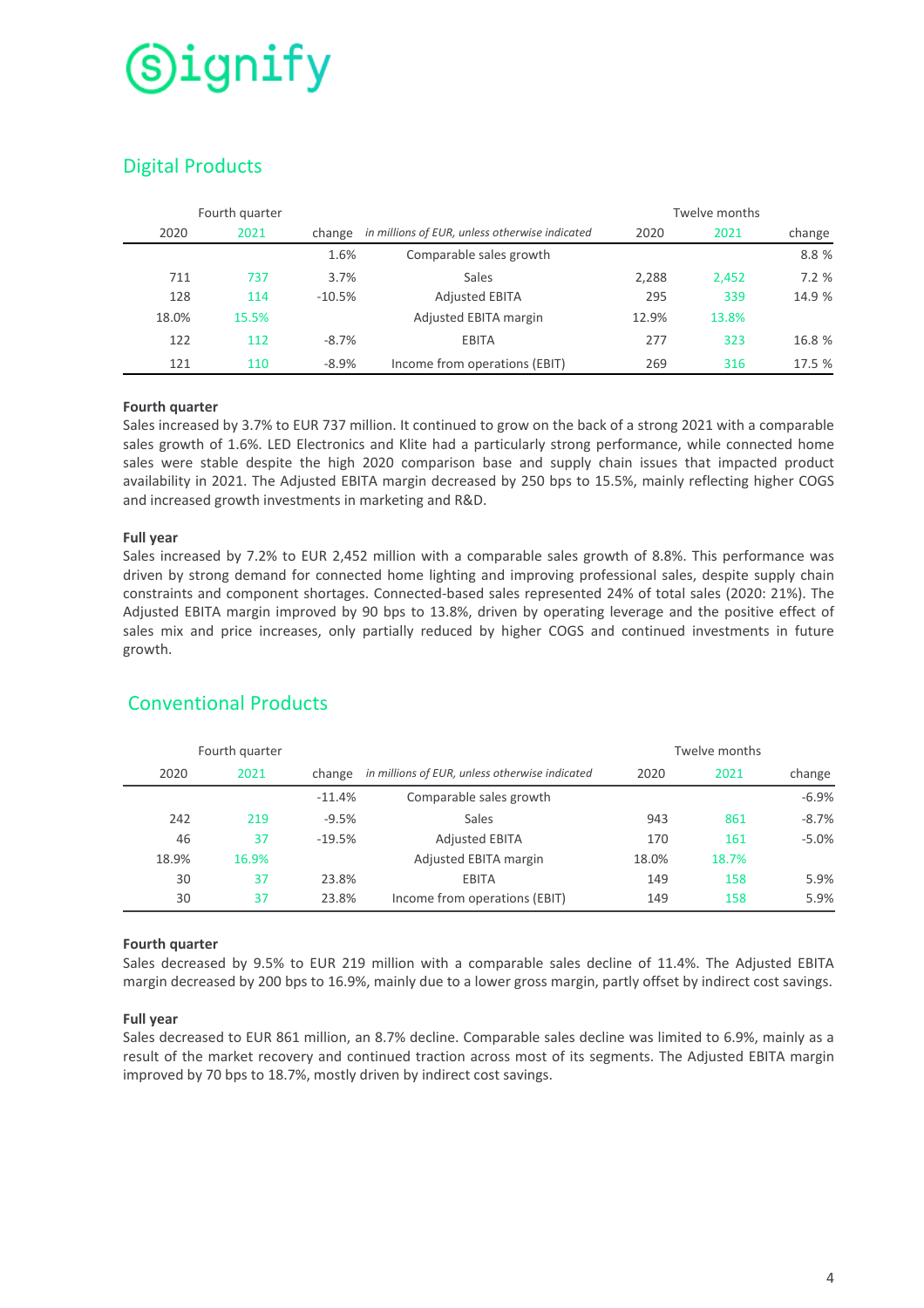## **Other**

### **Fourth quarter**

'Other' represents amounts not allocated to the operating segments and includes costs related both to central R&D activities to drive innovation, and to group enabling functions. Adjusted EBITA was EUR -33 million (Q4 20: EUR -28 million) and EBITA was EUR -42 million (Q4 20: EUR -42 million). Restructuring costs and other incidentals were EUR 9 million ( $Q4$  20: EUR 14 million) during the quarter.

### **Full year**

Sales by market

Adjusted EBITA was EUR -102 million (2020: EUR -100 million) and EBITA was EUR -164 million (2020: EUR -120 million). Restructuring costs and other incidentals were EUR 62 million (2020: EUR 20 million), largely related to the restructuring of the central organization.

|       | Fourth quarter |        |         |                                            |       | Twelve months |        |            |
|-------|----------------|--------|---------|--------------------------------------------|-------|---------------|--------|------------|
| 2020  | 2021           | Change |         | CSG in millions of EUR, except percentages | 2020  | 2021          | change | <b>CSG</b> |
| 633   | 666            | 5.1%   | 4.5%    | Europe                                     | 2.066 | 2,130         | 3.1%   | 3.4%       |
| 665   | 733            | 10.2%  | 7.6%    | Americas                                   | 2.437 | 2,581         | 5.9%   | 1.4%       |
| 453   | 457            | 1.0%   | $-1.7%$ | Rest of the world                          | 1,507 | 1,606         | 6.6%   | 7.9%       |
| 127   | 152            | 19.5%  | 10.0%   | Global businesses                          | 492   | 543           | 10.3%  | 6.3%       |
| 1,878 | 2,008          | 6.9%   | 4.5%    | Total                                      | 6.502 | 6,860         | 5.5%   | 3.8%       |

Americas includes Cooper Lighting from March 1, 2020, and Global businesses includes Klite.

Effective Q1 2021, Wiz Connected is included in Market Groups Europe, Americas and Rest of the world (was previously part of Global businesses). Prior year *amounts* were adjusted to conform to current year presentation.

Sales growth of Global businesses includes the impact of the acquisition of Telensa in July 2021.

### **Fourth quarter**

In the fourth quarter, many markets benefited from improved professional demand and the fulfillment of delayed orders. In Europe, comparable sales increased by 4.5%. In the Americas, comparable sales increased by 7.6% with a solid contribution from Cooper Lighting. In the Rest of the World, comparable sales declined by 1.7%, mostly due to a weaker performance in Middle East and Southeast Asia.

### **Full** year

Many markets rebounded, as demand for connected home lighting remained strong and the professional segment improved. Yet, supply chain constraints and component shortages impacted Signify's ability to meet demand. In this context, Europe had a comparable sales growth of 3.4%. In the Americas, comparable sales increased by 1.4%. In the Rest of the World comparable sales increased by 7.9%, driven by a strong performance in China, India and Australia.

## Working capital

| in millions of EUR, unless otherwise indicated |          | 31 Dec, 2020 30 Sep, 2021 31 Dec, 2021 |          |
|------------------------------------------------|----------|----------------------------------------|----------|
| Inventories                                    | 885      | 1,301                                  | 1,410    |
| Trade and other receivables                    | 1,140    | 1,069                                  | 1,183    |
| Trade and other payables                       | $-1.731$ | $-2.064$                               | $-2,334$ |
| Other working capital items                    | 19       | 9                                      | -8       |
| <b>Working capital</b>                         | 313      | 316                                    | 250      |
| As % of LTM* sales                             | 4.8%     | 4.7%                                   | 3.6%     |

*\* LTM: Last Twelve Months*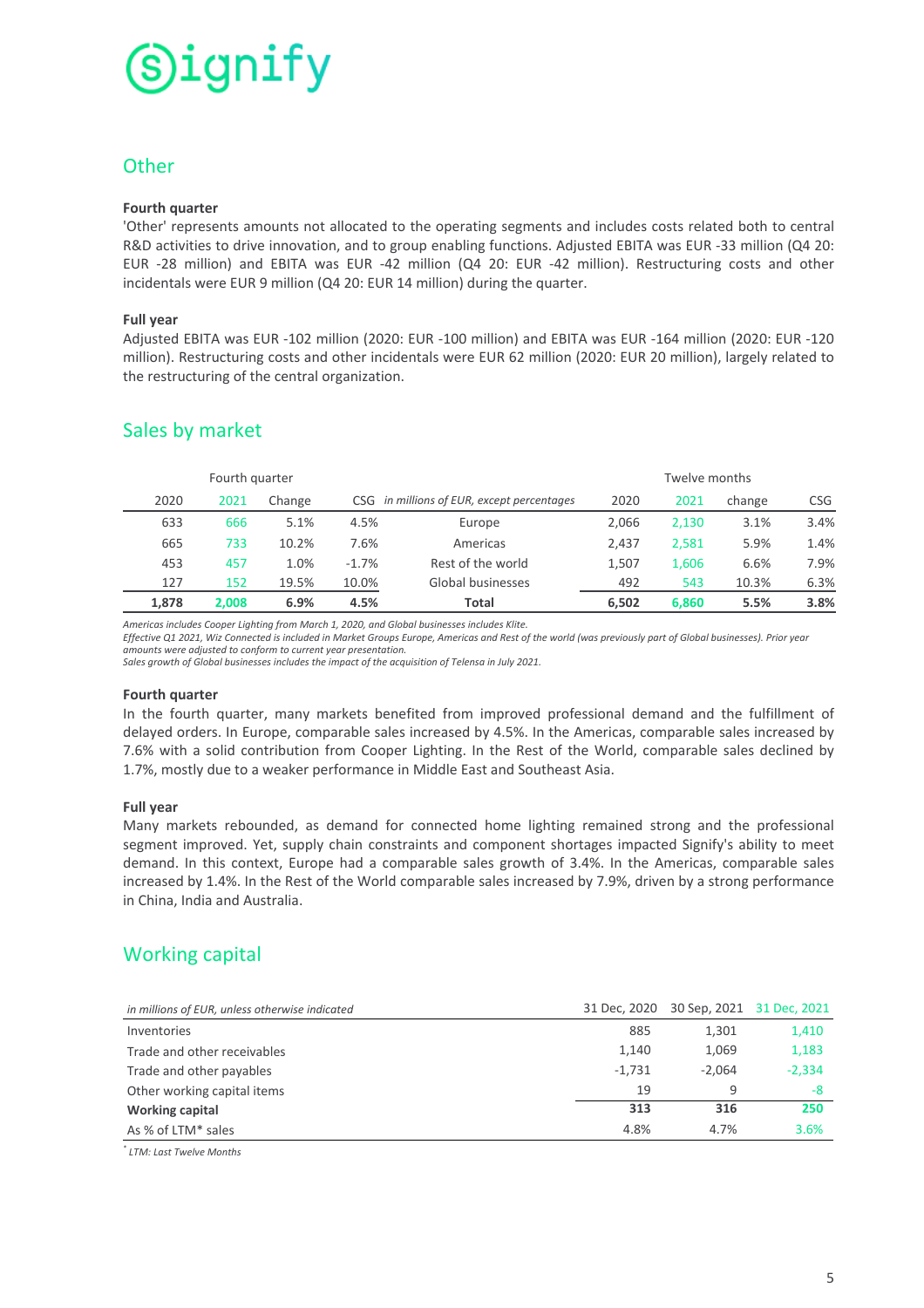

### **Fourth quarter**

Working capital decreased from EUR 316 million at the end September 2021 to EUR 250 million at the end of the December 2021, as higher payables more than offset higher receivables and inventories. The high level of inventories is the result of longer order lead times and increased safety stock levels. As a percentage of last twelve-month sales, working capital improved by 110 bps to 3.6%.

Compared with December 2020, working capital decreased by EUR 63 million to EUR 250 million and improved by 120 bps to 3.6% as a percentage of last twelve-month sales. When including last twelve-month sales pro forma for Cooper Lighting, the improvement was 110 bps. The lower year-on-year working capital was mostly driven by higher payables and lower other working capital items, which more than offset the higher inventories and higher receivables.

| Fourth quarter |       |                                                  | Twelve months |        |
|----------------|-------|--------------------------------------------------|---------------|--------|
| 2020           | 2021  | in millions of EUR                               | 2020          | 2021   |
| 155            | 205   | Income from operations (EBIT)                    | 416           | 514    |
| 86             | 77    | Depreciation and amortization                    | 332           | 312    |
| 75             | 30    | Additions to (releases of) provisions            | 172           | 151    |
| -59            | $-65$ | Utilizations of provisions                       | $-197$        | $-221$ |
| 119            | 37    | Change in working capital                        | 239           | $-2$   |
| -6             | 1     | Net interest and financing costs received (paid) | $-33$         | $-27$  |
| $-23$          | $-14$ | Income taxes paid                                | $-73$         | $-59$  |
| $-27$          | $-29$ | Net capex                                        | $-75$         | $-91$  |
| 13             | 16    | Other                                            | 37            | 36     |
| 332            | 257   | Free cash flow                                   | 817           | 614    |

## Cash flow analysis

### **Fourth quarter**

Free cash flow of EUR 257 million was EUR 75 million lower than in Q4 2020, as 2020 benefited from a higher release of working capital. Free cash flow included a restructuring payout of EUR 26 million (Q4 20: EUR 10 million).

### **Full year**

Free cash flow of EUR 614 million was EUR 203 million lower than full year 2020, that benefited from the release of working capital as sales declined due to COVID-19. As such, in 2021 lower cash inflow from working capital and higher capex more than offset higher profitability. Free cash flow included a restructuring payout of EUR 86 million (2020: EUR 52 million).

|                              | Twelve months |        |
|------------------------------|---------------|--------|
| In millions of EUR           | 2020          | 2021   |
| <b>Digital Solutions</b>     | 436           | 364    |
| <b>Digital Products</b>      | 406           | 383    |
| <b>Conventional Products</b> | 188           | 136    |
| Other*                       | $-213$        | $-270$ |
| Signify free cash flow       | 817           | 614    |

*\* Non-allocated free cash flow items (e.g. tax, interest).*

In 2021, Digital Solutions and Digital Products combined accounted for 85% of Signify's free cash flow excluding 'other' (2020: 82%), which underscores the fact that Signify continues to become less dependent on Conventional Products. Versus the high base of 2020, free cash flow of Digital Solutions declined by EUR 72 million to EUR 364 million. Digital Products' free cash flow declined by EUR 23 million to EUR 383 million. Conventional Products' free cash flow remained robust at EUR 136 million, a decline of EUR 52 million versus 2020.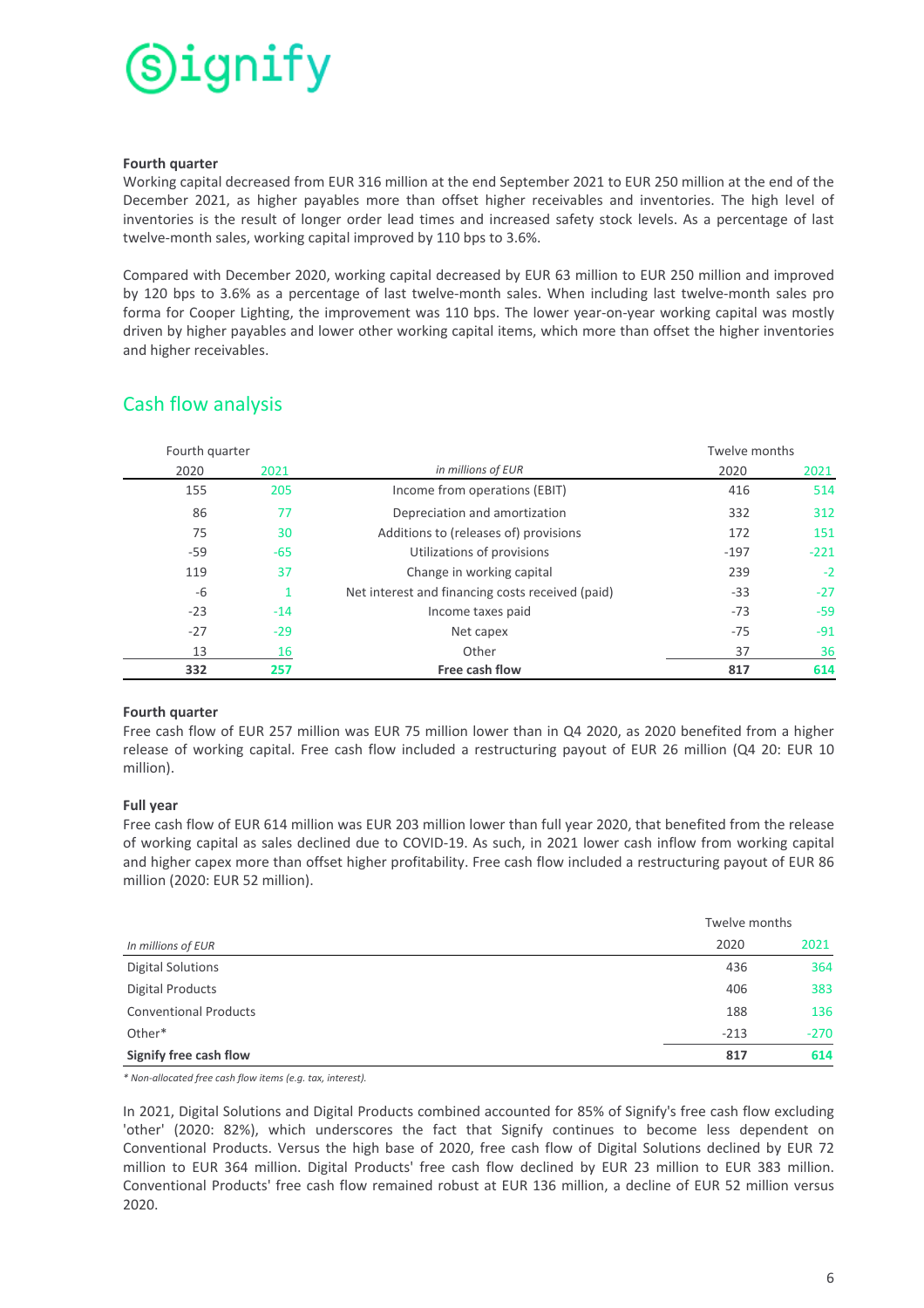

# Net debt and total equity

| in millions of EUR        |       | 31 Dec, 2020 30 Sep, 2021 31 Dec, 2021 |       |
|---------------------------|-------|----------------------------------------|-------|
| Short-term debt           | 86    | 422                                    | 77    |
| Long-term debt            | 2,221 | 1.916                                  | 1,931 |
| Gross debt                | 2,307 | 2,338                                  | 2,007 |
| Cash and cash equivalents | 1,033 | 927                                    | 851   |
| Net debt                  | 1,275 | 1,411                                  | 1,156 |
| <b>Total equity</b>       | 2,321 | 2,295                                  | 2,597 |

### **Fourth quarter**

Our cash position decreased by EUR 76 million to EUR 851 million compared with the end of September 2021. Net debt amounted to EUR 1,156 million, a decrease of EUR 255 million compared with the end of September 2021. The decrease in gross debt was primarily driven by the repayment of EUR 350 million of debt, as committed. Total equity increased to EUR 2,597 million at the end of December 2021 (Q3 21: EUR 2,295 million), reflecting the net income and currency translation results.

Compared with December 2020, our net debt position decreased by EUR 119 million to EUR 1,156 million. The lower net debt is primarily driven by solid free cash flow generation, partly offset by dividend payments. Net leverage improved from 1.7x at the end of December 2020, to 1.4x at the end of December 2021. Total equity increased by EUR 276 million to EUR 2,597 million at the end of 2021 (2020: EUR 2,321 million), reflecting the net income and currency translation results, offset by the dividend payment and share repurchases.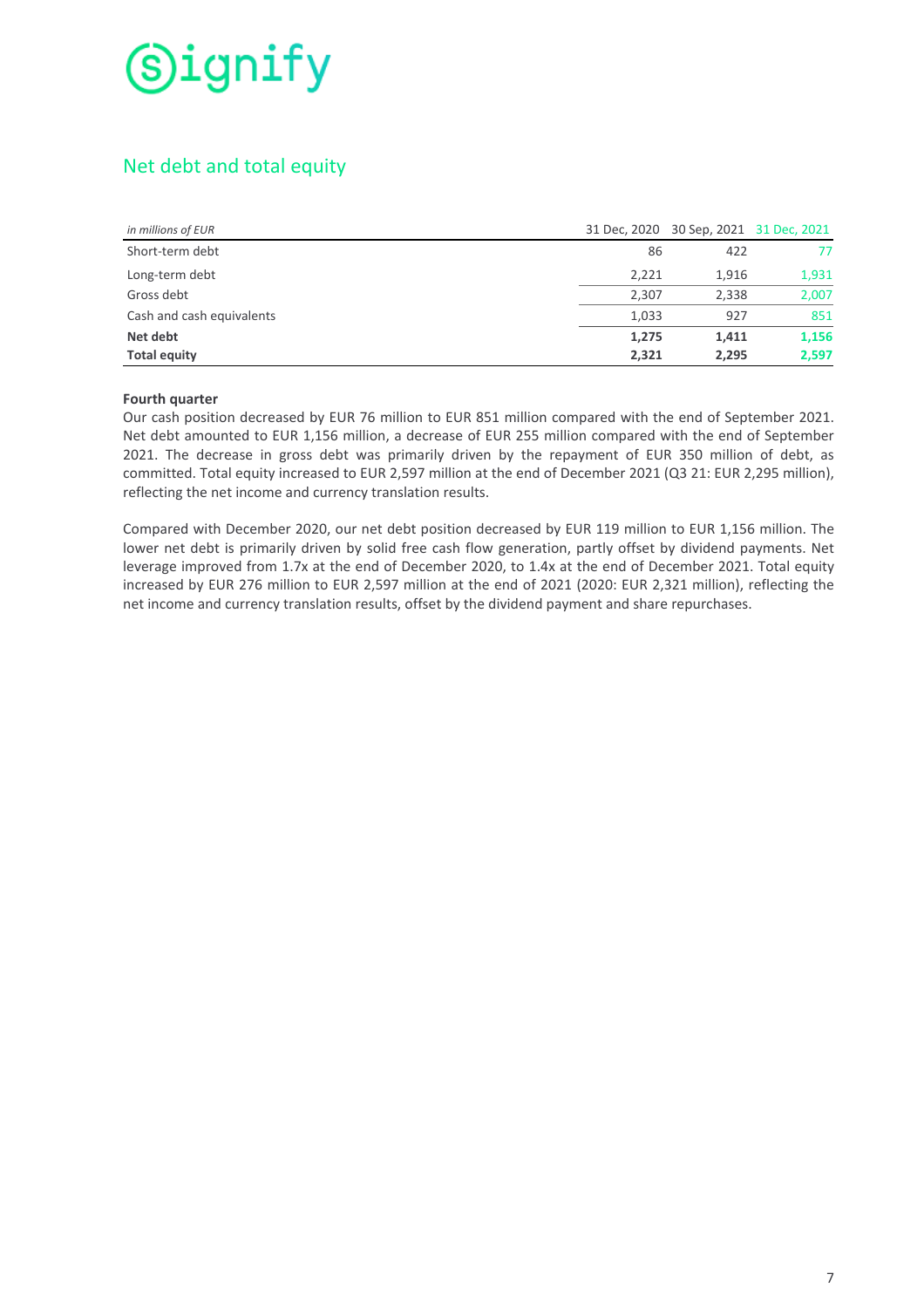

# Other information

Appendix  $A -$  Selection of financial statements Appendix B - Reconciliation of non-IFRS financial measures Appendix C - Financial Glossary

### **Conference call and audio webcast**

Eric Rondolat (CEO) and Javier van Engelen (CFO) will host a conference call for analysts and institutional investors at 9:00 a.m. CET to discuss the fourth quarter and full-year 2021 results. A live audio webcast of the conference call will be available via the Investor Relations website.

### **Financial calendar 2022**

| February 22, 2022 | <b>Annual Report 2021</b>                 |
|-------------------|-------------------------------------------|
| April 29, 2022    | First quarter results 2022                |
| May 17, 2022      | <b>Annual General Meeting</b>             |
| May 19, 2022      | Ex-dividend date                          |
| May 20, 2022      | Dividend record date                      |
| May 31, 2022      | Dividend payment date                     |
| July 29, 2022     | Second quarter and half-year results 2022 |
| October 28, 2022  | Third quarter results 2022                |

### For further information, please contact:

**Signify Investor Relations** Thelke Gerdes Tel: +31 6 1801 7131 E-mail: thelke.gerdes@signify.com

### **Signify Corporate Communications**

Elco van Groningen Tel: +31 6 1086 5519 E-mail: elco.van.groningen@signify.com

### **About Signify**

Signify (Euronext: LIGHT) is the world leader in lighting for professionals and consumers and lighting for the Internet of Things. Our [Philips](https://www.lighting.philips.com/) products, [Interact](https://www.interact-lighting.com/en) connected lighting systems and data-enabled services, deliver business value and transform life in homes, buildings and public spaces. With 2021 sales of EUR 6.9 billion, we have approximately 37,000 employees and are present in over 70 countries. We unlock the extraordinary potential of light for brighter lives and a better world. We [achieved](https://www.signify.com/global/our-company/news/press-releases/2020/20200908-signify-achieves-carbon-neutrality-and-sets-course-to-double-its-positive-impact-on-the-environment-and-society) carbon neutrality in 2020, have [been](https://www.signify.com/global/sustainability) in the Dow Jones Sustainability World Index since our IPO for five consecutive years and were named Industry Leader in [2017](https://www.signify.com/global/our-company/news/press-release-archive/2017/20170907-philips-lighting-named-industry-leader-in-the-2017-dow-jones-sustainability-index), 2018 and [2019.](https://www.signify.com/global/our-company/news/press-releases/2019/20190916-signify-named-industry-leader-in-2019-dow-jones-sustainability-index) News from Signify is located at the [Newsroom](https://www.signify.com/news), [Twitter](https://twitter.com/Signifycompany), LinkedIn and [Instagram.](https://www.instagram.com/signifycompany/) Information for investors can be found on the Investor Relations page.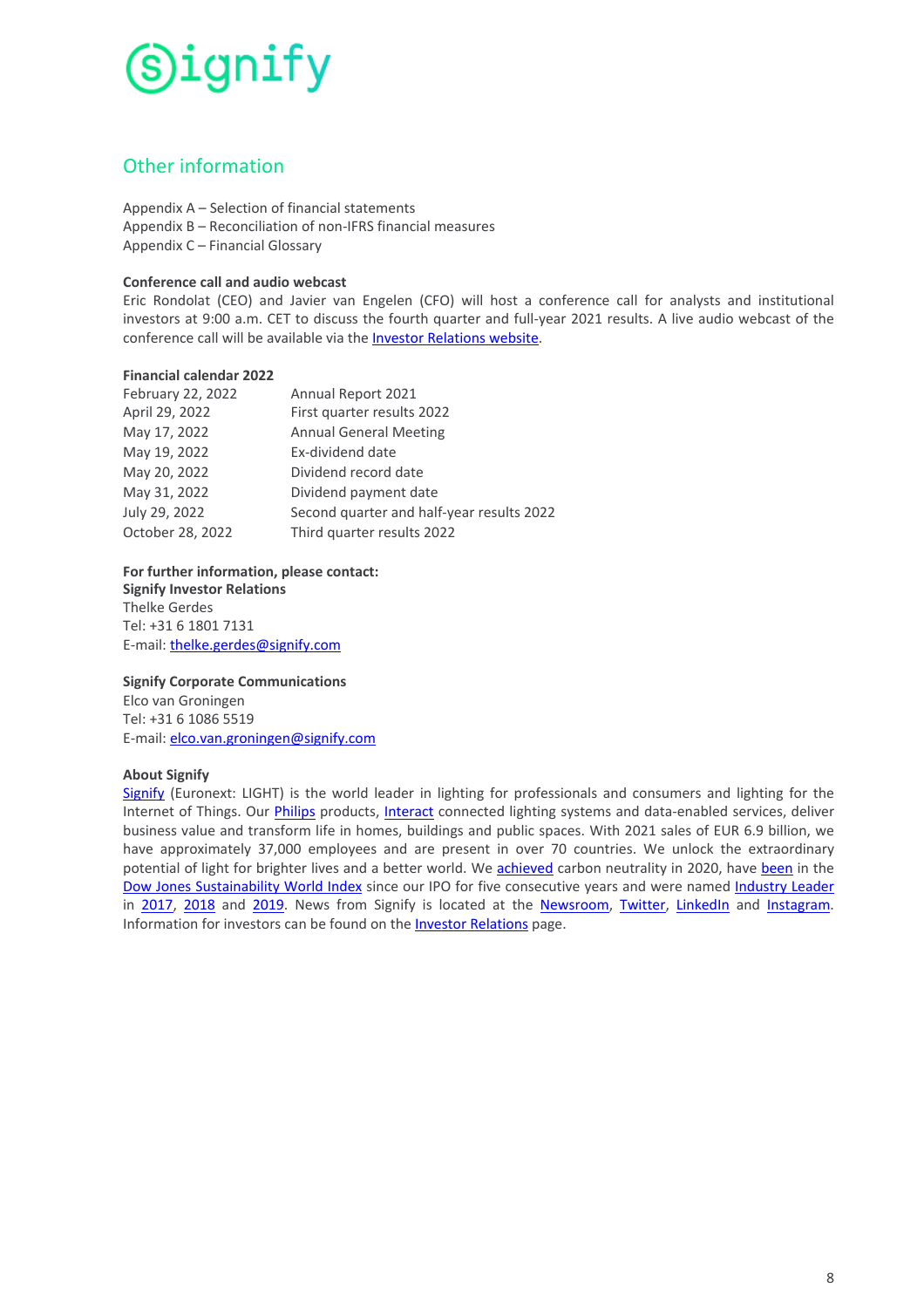# Important Information

### **Forward-Looking Statements and Risks & Uncertainties**

This document and the related oral presentation contain, and responses to questions following the presentation may contain, forward-looking statements that reflect the intentions, beliefs or current expectations and projections of Signify N.V. (the "Company", and together with its subsidiaries, the "Group"), including statements regarding strategy, estimates of sales growth and future operational results.

By their nature, these statements involve risks and uncertainties facing the Company and its Group companies, and a number of important factors could cause actual results or outcomes to differ materially from those expressed in any forward-looking statement as a result of risks and uncertainties. Such risks, uncertainties and other important factors include but are not limited to: adverse economic and political developments, the impacts of COVID-19, supply chain constraints, component shortages, rapid technological change, competition in the general lighting market, development of lighting systems and services, successful implementation of business transformation programs, impact of acquisitions and other transactions, reputational and adverse effects on business due to activities in Environment, Health & Safety, compliance risks, ability to attract and retain talented personnel, adverse currency effects, pension liabilities, and exposure to international tax laws. Please see "Risk Factors and Risk Management" in Chapter 12 of the Annual Report 2020 for discussion of material risks, uncertainties and other important factors which may have a material adverse effect on the business, results of operations, financial condition and prospects of the Group. Such risks, uncertainties and other important factors should be read in conjunction with the information included in the Company's Annual Report 2020 and Semi-Annual Report 2021.

Additional risks currently not known to the Group or that the Group has not considered material as of the date of this document could also prove to be important and may have a material adverse effect on the business, results of operations, financial condition and prospects of the Group or could cause the forward-looking events discussed in this document not to occur. The Group undertakes no duty to and will not necessarily update any of the forward-looking statements in light of new information or future events, except to the extent required by applicable law.

### **Market and Industry Information**

All references to market share, market data, industry statistics and industry forecasts in this document consist of estimates compiled by industry professionals, competitors, organizations or analysts, of publicly available information or of the Group's own assessment of its sales and markets. Rankings are based on sales unless otherwise stated.

### **Non-IFRS Financial Measures**

Certain parts of this document contain non-IFRS financial measures and ratios, such as comparable sales growth, adjusted gross margin, EBITA, adjusted EBITA, and free cash flow, and other related ratios, which are not recognized measures of financial performance or liquidity under IFRS. The non-IFRS financial measures presented are measures used by management to monitor the underlying performance of the Group's business and operations and, accordingly, they have not been audited or reviewed. Not all companies calculate non-IFRS financial measures in the same manner or on a consistent basis and these measures and ratios may not be comparable to measures used by other companies under the same or similar names. A reconciliation of these non-IFRS financial measures to the most directly comparable IFRS financial measures is contained in this document. For further information on non-IFRS financial measures, see "Chapter 18 Reconciliation of non-IFRS measures" in the Annual Report 2020.

### **Presentation**

All amounts are in millions of euros unless otherwise stated. Due to rounding, amounts may not add up to totals provided. All reported data are unaudited. Unless otherwise indicated, financial information has been prepared in accordance with the accounting policies as stated in the Annual Report 2020 and Semi-Annual Report 2021.

### **Market Abuse Regulation**

This press release contains information within the meaning of Article  $7(1)$  of the EU Market Abuse Regulation.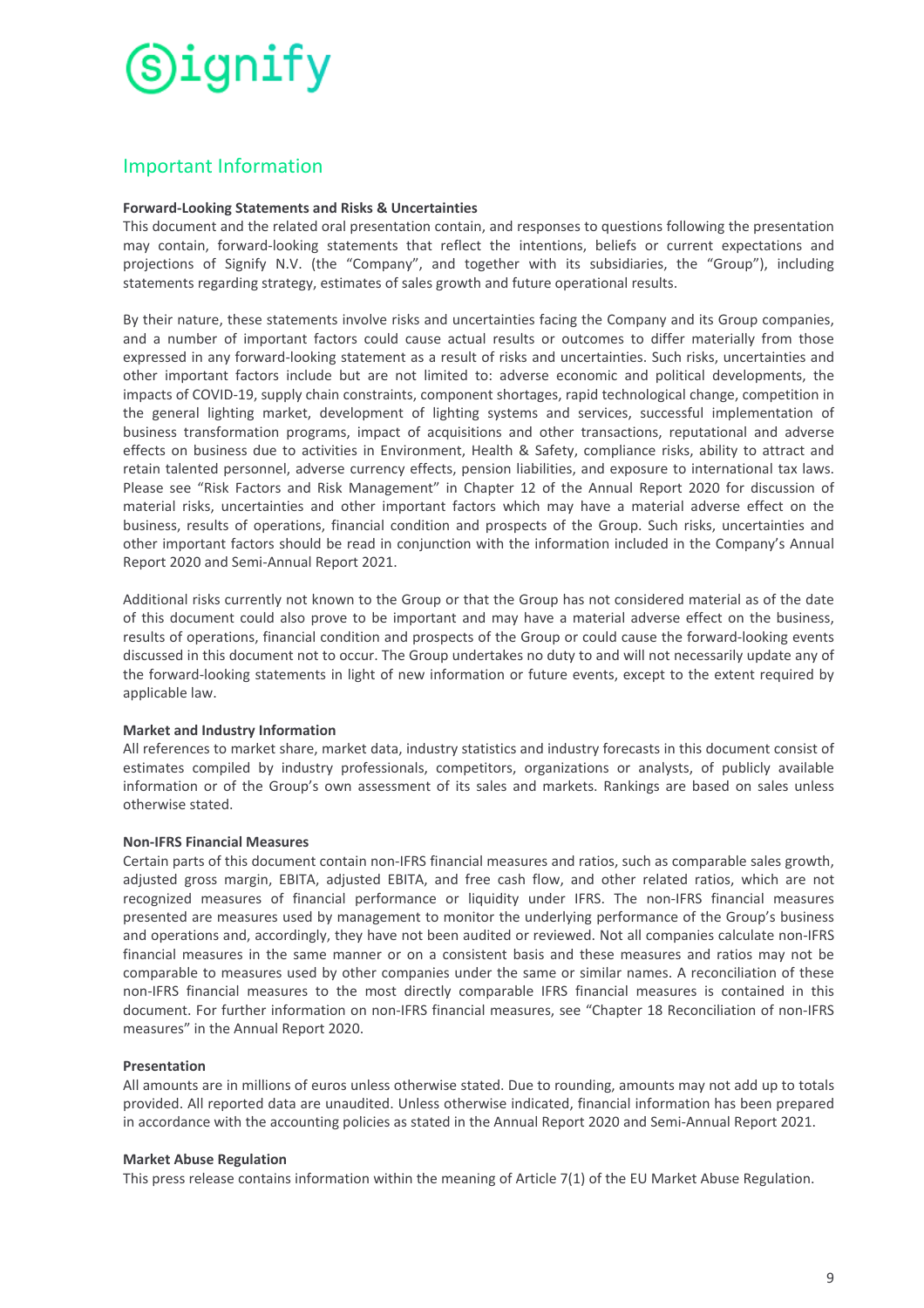Appendix  $A$  – Financial statement information

## A. Condensed consolidated statement of income

*In millions of EUR unless otherwise stated*

|                                                                                                | Fourth quarter | <b>January to December</b> |         |          |  |
|------------------------------------------------------------------------------------------------|----------------|----------------------------|---------|----------|--|
|                                                                                                | 2020           | 2021                       | 2020    | 2021     |  |
| Sales                                                                                          | 1,878          | 2,008                      | 6,502   | 6,860    |  |
| Cost of sales                                                                                  | (1, 148)       | (1,215)                    | (4,004) | (4, 189) |  |
| <b>Gross margin</b>                                                                            | 730            | 793                        | 2,499   | 2,671    |  |
| Selling, general and administrative expenses                                                   | (485)          | (510)                      | (1,781) | (1,882)  |  |
| Research and development expenses                                                              | (91)           | (75)                       | (307)   | (286)    |  |
| Impairment of goodwill                                                                         |                |                            |         |          |  |
| Other business income                                                                          | 3              |                            | 12      | 19       |  |
| Other business expenses                                                                        | (2)            | (3)                        | (7)     | (8)      |  |
| Income from operations                                                                         | 155            | 205                        | 416     | 514      |  |
| Financial income                                                                               | 5              | 10                         | 18      | 33       |  |
| Financial expenses                                                                             | (17)           | (14)                       | (72)    | (57)     |  |
| Results relating to investments in associates                                                  |                |                            |         |          |  |
| Income before taxes                                                                            | 143            | 202                        | 362     | 490      |  |
| Income tax expense                                                                             | (6)            | (31)                       | (27)    | (83)     |  |
| <b>Net income</b>                                                                              | 137            | 170                        | 335     | 407      |  |
|                                                                                                |                |                            |         |          |  |
| Attribution of net income for the period:                                                      |                |                            |         |          |  |
| Net income (loss) attributable to shareholders of Signify N.V.                                 | 132            | 167                        | 325     | 397      |  |
| Net income (loss) attributable to non-controlling interests                                    | 5              | 3                          | 9       | 9        |  |
|                                                                                                |                |                            |         |          |  |
| Earnings per ordinary share attributable to shareholders                                       |                |                            |         |          |  |
| Weighted average number of ordinary shares outstanding<br>used for calculation (in thousands): |                |                            |         |          |  |
| <b>Basic</b>                                                                                   | 125,577        | 124,896                    | 126,223 | 124,967  |  |
| <b>Diluted</b>                                                                                 | 129,247        | 128,554                    | 129,692 | 128,646  |  |
| Net income attributable to shareholders per ordinary share<br>in EUR:                          |                |                            |         |          |  |
| <b>Basic</b>                                                                                   | 1.05           | 1.34                       | 2.58    | 3.18     |  |
| <b>Diluted</b>                                                                                 | 1.02           | 1.30                       | 2.51    | 3.09     |  |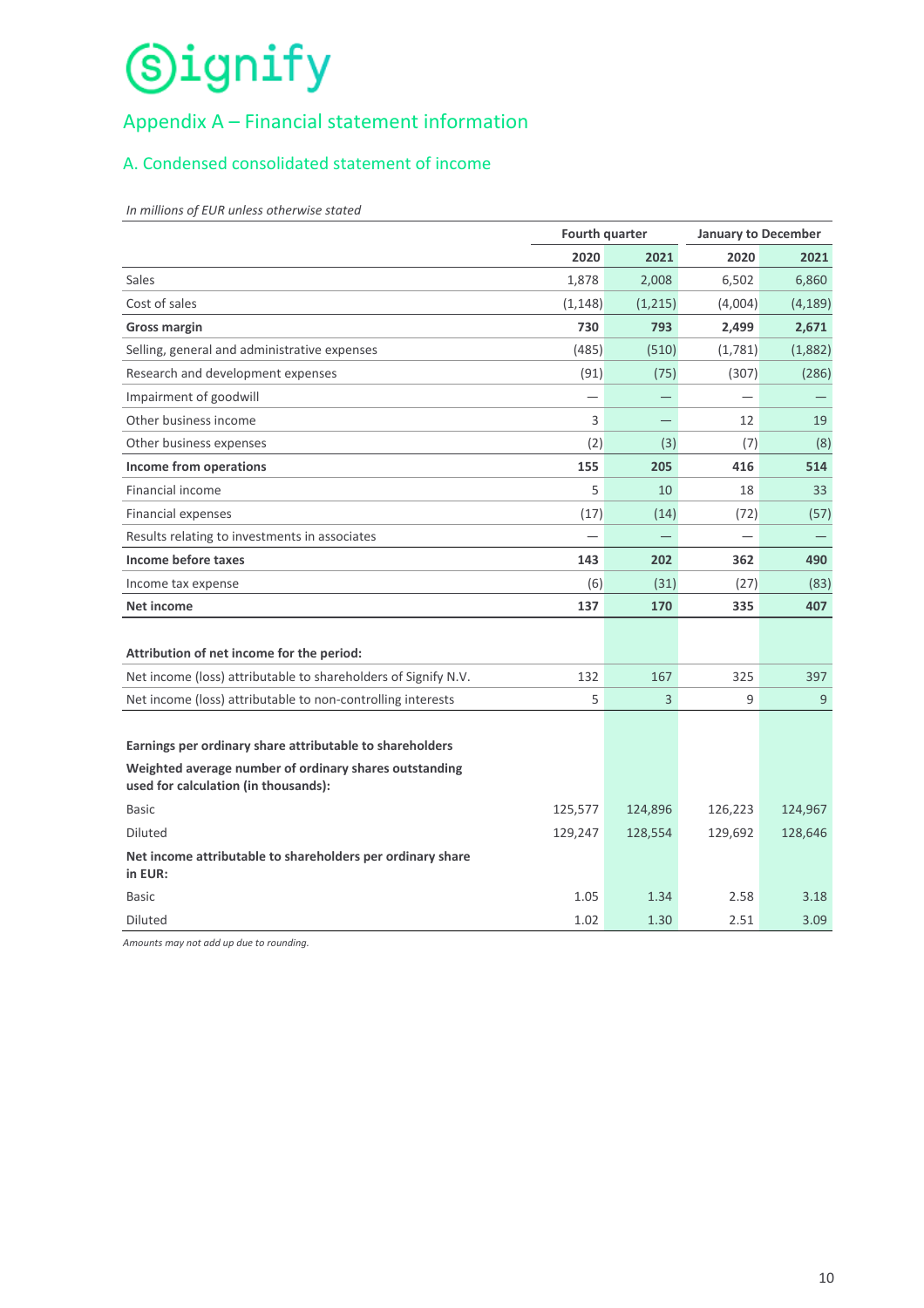# B. Condensed consolidated statement of comprehensive income

*In millions of EUR*

|                                                                  | Fourth quarter |              | <b>January to December</b> |      |  |
|------------------------------------------------------------------|----------------|--------------|----------------------------|------|--|
|                                                                  | 2020           | 2021         | 2020                       | 2021 |  |
| Net income (loss)                                                | 137            | 170          | 335                        | 407  |  |
| Pensions and other post-employment plans:                        |                |              |                            |      |  |
| Remeasurements                                                   | 17             | 20           | 11                         | 20   |  |
| Income tax effect on remeasurements                              | (1)            | (4)          | (1)                        | (4)  |  |
| Total of items that will not be reclassified to profit or loss   | 16             | 16           | 11                         | 16   |  |
| Currency translation differences:                                |                |              |                            |      |  |
| Net current period change, before tax                            | (143)          | 114          | (395)                      | 291  |  |
| Income tax effect                                                |                |              |                            |      |  |
| Net investment hedge                                             |                |              |                            |      |  |
| Net current period change, before tax                            | 20             | (6)          | 42                         | (22) |  |
| Income tax effect                                                | 1              |              | 1                          |      |  |
| Cash flow hedges:                                                |                |              |                            |      |  |
| Net current period change, before tax                            | 7              | (4)          | 31                         | (26) |  |
| Income tax effect                                                | (2)            | $\mathbf{1}$ | (7)                        | 6    |  |
| Total of items that are or may be reclassified to profit or loss | (118)          | 106          | (328)                      | 249  |  |
|                                                                  |                |              |                            |      |  |
| Other comprehensive income (loss)                                | (102)          | 121          | (318)                      | 265  |  |
| Total comprehensive income (loss)                                | 35             | 292          | 17                         | 671  |  |
|                                                                  |                |              |                            |      |  |
| Total comprehensive income (loss) attributable to:               |                |              |                            |      |  |
| Shareholders of Signify N.V.                                     | 34             | 284          | 16                         | 650  |  |
| Non-controlling interests                                        | 1              | 8            | 1                          | 22   |  |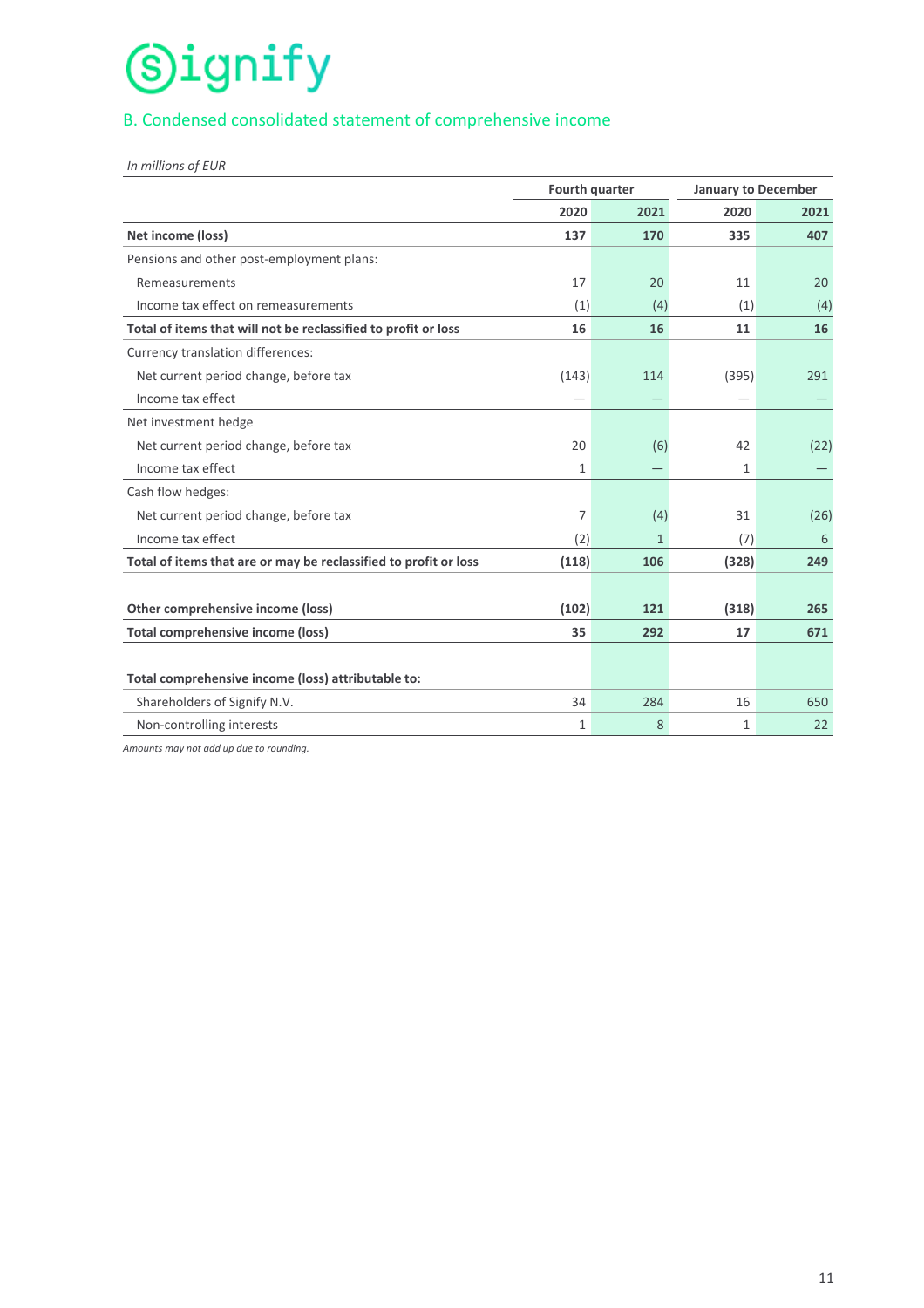# C. Condensed consolidated statement of financial position

*In millions of EUR* 

|                                                     | 2020  | 2021  |
|-----------------------------------------------------|-------|-------|
| <b>Non-current assets</b>                           |       |       |
| Property, plant and equipment                       | 708   | 724   |
| Goodwill                                            | 2,251 | 2,464 |
| Intangible assets, other than goodwill              | 775   | 730   |
| Investments in associates                           | 12    | 12    |
| <b>Financial assets</b>                             | 55    | 58    |
| Deferred tax assets                                 | 473   | 481   |
| Other assets                                        | 60    | 67    |
| <b>Total non-current assets</b>                     | 4,334 | 4,536 |
|                                                     |       |       |
| <b>Current assets</b>                               |       |       |
| Inventories                                         | 885   | 1,410 |
| Other assets                                        | 171   | 192   |
| Derivative financial assets                         | 104   | 58    |
| Income tax receivable                               | 39    | 24    |
| Trade and other receivables                         | 1,140 | 1,183 |
| Cash and cash equivalents                           | 1,033 | 851   |
| Assets classified as held for sale                  | 3     | 3     |
| <b>Total current assets</b>                         | 3,376 | 3,720 |
| <b>Total assets</b>                                 | 7,710 | 8,256 |
|                                                     |       |       |
| <b>Equity</b>                                       |       |       |
| Shareholders' equity                                | 2,196 | 2,459 |
| Non-controlling interests                           | 124   | 138   |
| <b>Total equity</b>                                 | 2,321 | 2,597 |
|                                                     |       |       |
| <b>Non-current liabilities</b>                      |       |       |
| Debt                                                | 2,221 | 1,931 |
| Post-employment benefits                            | 390   | 363   |
| Provisions                                          | 224   | 215   |
| Deferred tax liabilities                            | 22    | 27    |
| Income tax payable                                  | 108   | 118   |
| <b>Other liabilities</b>                            | 159   | 182   |
| <b>Total non-current liabilities</b>                | 3,123 | 2,835 |
|                                                     |       |       |
| <b>Current liabilities</b>                          |       |       |
| Debt, including bank overdrafts                     | 86    | 77    |
| Derivative financial liabilities                    | 44    | 44    |
| Income tax payable                                  | 20    | 16    |
| Trade and other payables                            | 1,731 | 2,334 |
| Provisions                                          | 172   | 140   |
| Other liabilities                                   | 213   | 213   |
| Liabilities from assets classified as held for sale |       |       |
| <b>Total current liabilities</b>                    | 2,266 | 2,824 |
| <b>Total liabilities and total equity</b>           | 7,710 | 8,256 |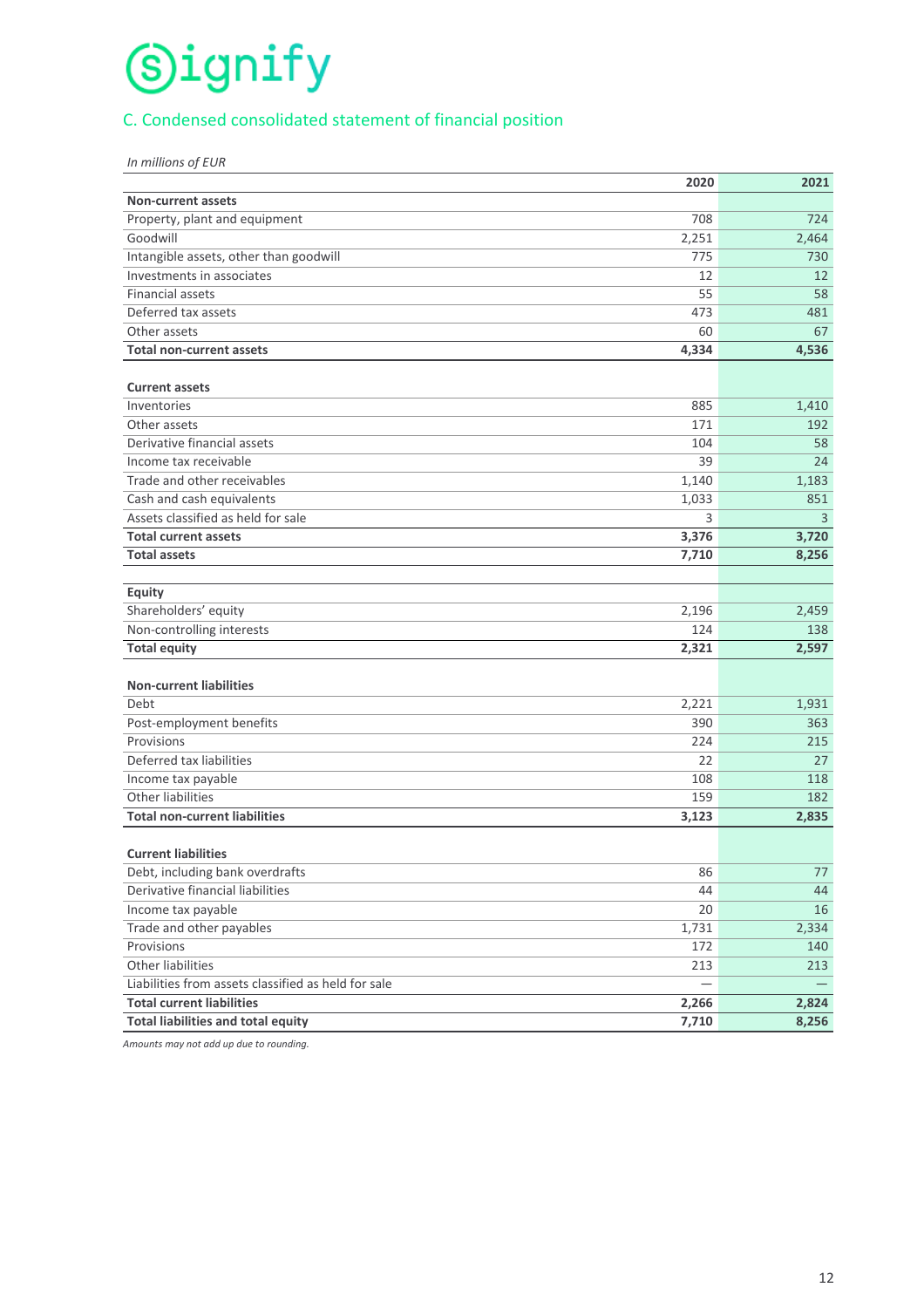## D. Condensed consolidated statement of cash flows

*In millions of EUR*

|                                                                    | January to     |              |             |                 |  |
|--------------------------------------------------------------------|----------------|--------------|-------------|-----------------|--|
|                                                                    | Fourth quarter |              |             | <b>December</b> |  |
|                                                                    | 2020           | 2021         | 2020        | 2021            |  |
| Cash flows from operating activities                               |                |              |             |                 |  |
| Net income (loss)                                                  | 137            | 170          | 335         | 407             |  |
| Adjustments to reconcile net income (loss) to net cash provided by |                |              |             |                 |  |
| operating activities:                                              | 183            | 148          | 606         | 580             |  |
| • Depreciation, amortization and impairment of non-financial       |                |              |             |                 |  |
| assets                                                             | 86             | 77           | 332         | 312             |  |
| • Impairment (reversal) of goodwill, other non-current financial   |                |              |             |                 |  |
| assets and investments in associates                               |                |              |             | -               |  |
| • Net gain on sale of assets                                       |                |              | (1)         | (13)            |  |
| • Net interest expense on debt, borrowings and other liabilities   | 7              | 6            | 31          | 26              |  |
| • Income tax expense                                               | 6              | 31           | 27          | 83              |  |
| • Additions to (releases of) provisions                            | 70             | 25           | 152         | 133             |  |
| • Additions to (releases of) post-employment benefits              | 4              | 5            | 20          | 18              |  |
| • Other items                                                      | 9              | 4            | 46          | 21              |  |
| Decrease (increase) in working capital:                            | 119            | 37           | 239         | (2)             |  |
| • Decrease (increase) in trade and other receivables               | (4)            | (99)         | 211         | $\mathbf{1}$    |  |
| • Decrease (increase) in inventories                               | 96             | (79)         | 44          | (458)           |  |
| • Increase (decrease) in trade and other payables                  | 28             | 209          | (50)        | 479             |  |
| • Increase (decrease) in other current assets and liabilities      | (1)            | 6            | 35          | (24)            |  |
| Increase (decrease) in other non-current assets and liabilities    | 9              | 9            | 15          | 26              |  |
| Utilizations of provisions                                         | (48)           | (57)         | (162)       | (187)           |  |
| Utilizations of post-employment benefits                           | (11)           | (9)          | (35)        |                 |  |
| Net interest and financing costs received (paid)                   | (6)            | $\mathbf{1}$ |             | (34)            |  |
| Income taxes paid                                                  | (23)           | (14)         | (33)        | (27)            |  |
| Net cash provided by (used for) operating activities               | 359            | 286          | (73)<br>891 | (59)<br>704     |  |
|                                                                    |                |              |             |                 |  |
| Cash flows from investing activities                               |                |              |             |                 |  |
| Net capital expenditures:                                          | (27)           | (29)         | (75)        | (91)            |  |
| • Additions of intangible assets                                   | (9)            | (12)         | (32)        | (34)            |  |
| • Capital expenditures on property, plant and equipment            | (23)           | (22)         | (67)        | (84)            |  |
| • Proceeds from disposal of property, plant and equipment          | 4              | 5            | 25          | 27              |  |
| Net proceeds from (cash used for) derivatives and other financial  |                |              |             |                 |  |
| assets                                                             | 26             | 8            | (4)         | 29              |  |
| Purchases of businesses, net of cash acquired                      | (17)           | (6)          | (1, 303)    | (30)            |  |
| Proceeds from sale of businesses, net of cash disposed of          |                |              | 2           |                 |  |
| Net cash provided by (used for) investing activities               | (19)           | (28)         | (1, 379)    | (91)            |  |
|                                                                    |                |              |             |                 |  |
| Cash flows from financing activities                               |                |              |             |                 |  |
| Dividend paid                                                      | (17)           | (2)          | (17)        | (354)           |  |
| Proceeds from issuance of debt                                     | 7              | 283          | 3,744       | 633             |  |
| Repayment of debt                                                  | (34)           | (654)        | (2,932)     | (1,064)         |  |
| Purchase of treasury shares                                        | —              |              | (38)        | (92)            |  |
| Net cash provided by (used for) financing activities               | (44)           | (372)        | 757         | (876)           |  |
| <b>Net cash flows</b>                                              | 297            | (114)        | 269         | (263)           |  |
| Effect of changes in exchange rates on cash and cash equivalents   |                |              |             |                 |  |
| and bank overdrafts                                                | (23)           | 35           | (80)        | 80              |  |
| Cash and cash equivalents and bank overdrafts at the beginning of  |                |              |             |                 |  |
| the period $1$                                                     | 756            | 926          | 840         | 1,030           |  |
| Cash and cash equivalents and bank overdrafts at the end of the    |                |              |             |                 |  |
| period <sup>2</sup>                                                | 1,030          | 847          | 1,030       | 847             |  |

*1 For Q4 2021 and Q4 2020, included bank overdrafts of EUR 1 million and EUR 6 million, respectively. For January to December of 2021 and 2020, included bank overdrafts of EUR 3 million and EUR 7 million, respectively.*

*2 Included bank overdrafts of EUR 4 million and EUR 3 million as at December 31, 2021 and 2020, respectively.*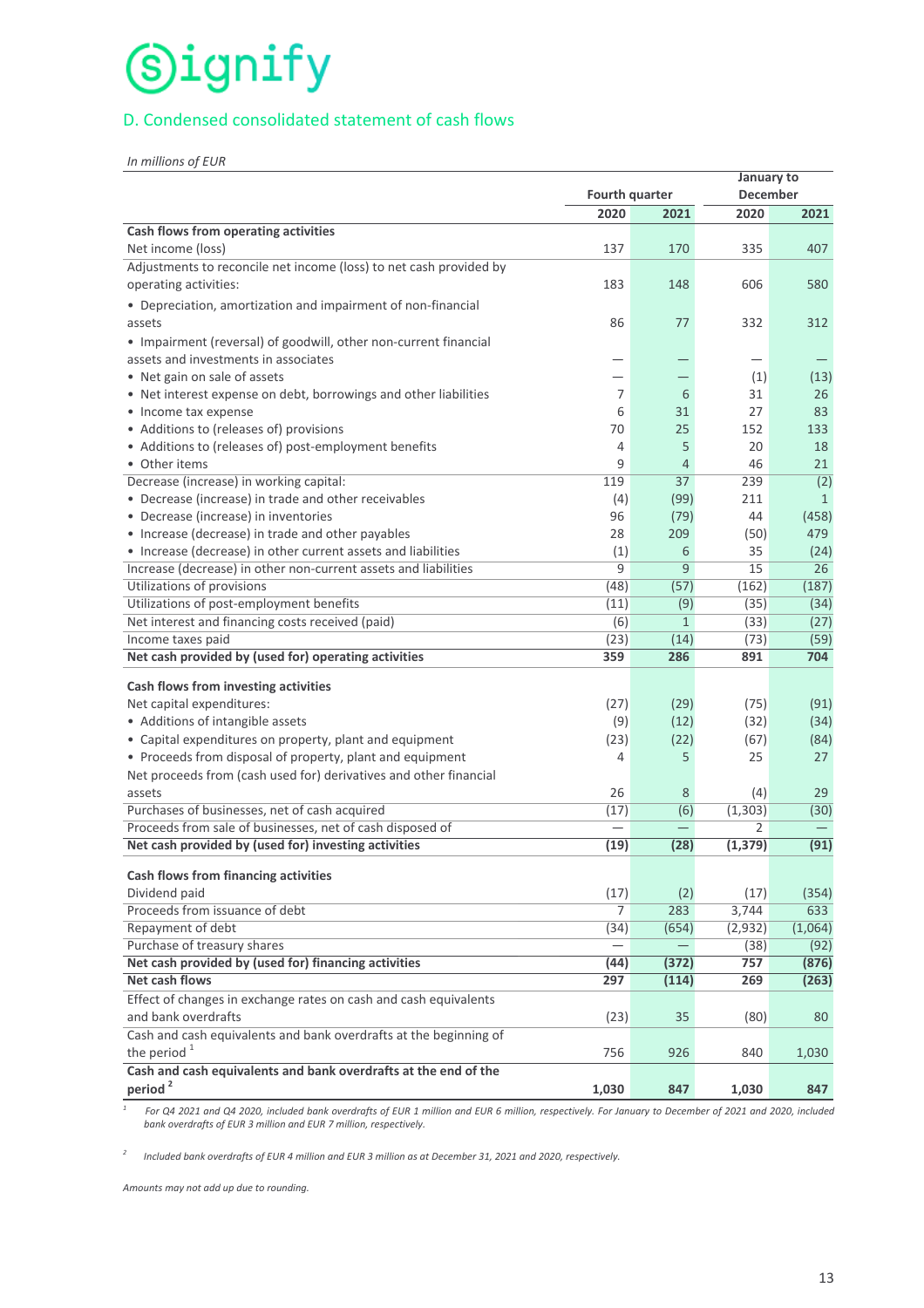# Appendix B - Reconciliation of non-IFRS financial measures

### Sales growth composition per business in %

|                              | <b>Fourth quarter</b> |                         |                |       |  |  |  |
|------------------------------|-----------------------|-------------------------|----------------|-------|--|--|--|
|                              | Comparable<br>growth  | <b>Currency effects</b> | Nominal growth |       |  |  |  |
| 2021 vs 2020                 |                       |                         |                |       |  |  |  |
| <b>Digital Solutions</b>     | 11.2                  | 2.3                     | 0.5            | 14.0  |  |  |  |
| <b>Digital Products</b>      | 1.6                   | 2.1                     |                | 3.7   |  |  |  |
| <b>Conventional Products</b> | (11.4)                | 1.9                     |                | (9.5) |  |  |  |
| <b>Total</b>                 | 4.5                   | 2.2                     | 0.2            | 6.9   |  |  |  |

|                              | <b>January to December</b> |                         |                |       |  |  |  |
|------------------------------|----------------------------|-------------------------|----------------|-------|--|--|--|
|                              | Comparable<br>growth       | <b>Currency effects</b> | Nominal growth |       |  |  |  |
| 2021 vs 2020                 |                            |                         |                |       |  |  |  |
| <b>Digital Solutions</b>     | 3.4                        | (2.3)                   | 7.3            | 8.3   |  |  |  |
| <b>Digital Products</b>      | 8.8                        | (1.5)                   | (0.1)          | 7.2   |  |  |  |
| <b>Conventional Products</b> | (6.9)                      | (1.7)                   |                | (8.7) |  |  |  |
| <b>Total</b>                 | 3.8                        | (2.0)                   | 3.6            | 5.5   |  |  |  |

Sales growth composition per market in %

|                          | Fourth quarter       |                         |                |      |  |  |  |
|--------------------------|----------------------|-------------------------|----------------|------|--|--|--|
|                          | Comparable<br>growth | <b>Currency effects</b> | Nominal growth |      |  |  |  |
| 2021 vs 2020             |                      |                         |                |      |  |  |  |
| Europe                   | 4.5                  | 1.0                     | (0.5)          | 5.1  |  |  |  |
| Americas                 | 7.6                  | 2.8                     | (0.2)          | 10.2 |  |  |  |
| Rest of the world        | (1.7)                | 2.7                     | 0.1            | 1.0  |  |  |  |
| <b>Global businesses</b> | 10.0                 | 2.8                     | 6.6            | 19.5 |  |  |  |
| <b>Total</b>             | 4.5                  | 2.2                     | 0.2            | 6.9  |  |  |  |

|                          | <b>January to December</b>  |                         |                       |      |  |  |  |
|--------------------------|-----------------------------|-------------------------|-----------------------|------|--|--|--|
|                          | <b>Comparable</b><br>growth | <b>Currency effects</b> | <b>Nominal growth</b> |      |  |  |  |
| 2021 vs 2020             |                             |                         |                       |      |  |  |  |
| Europe                   | 3.4                         |                         | (0.2)                 | 3.1  |  |  |  |
| Americas                 | 1.4                         | (4.0)                   | 8.5                   | 5.9  |  |  |  |
| Rest of the world        | 7.9                         | (1.5)                   | 0.1                   | 6.6  |  |  |  |
| <b>Global businesses</b> | 6.3                         | (0.6)                   | 4.6                   | 10.3 |  |  |  |
| <b>Total</b>             | 3.8                         | (2.0)                   | 3.6                   | 5.5  |  |  |  |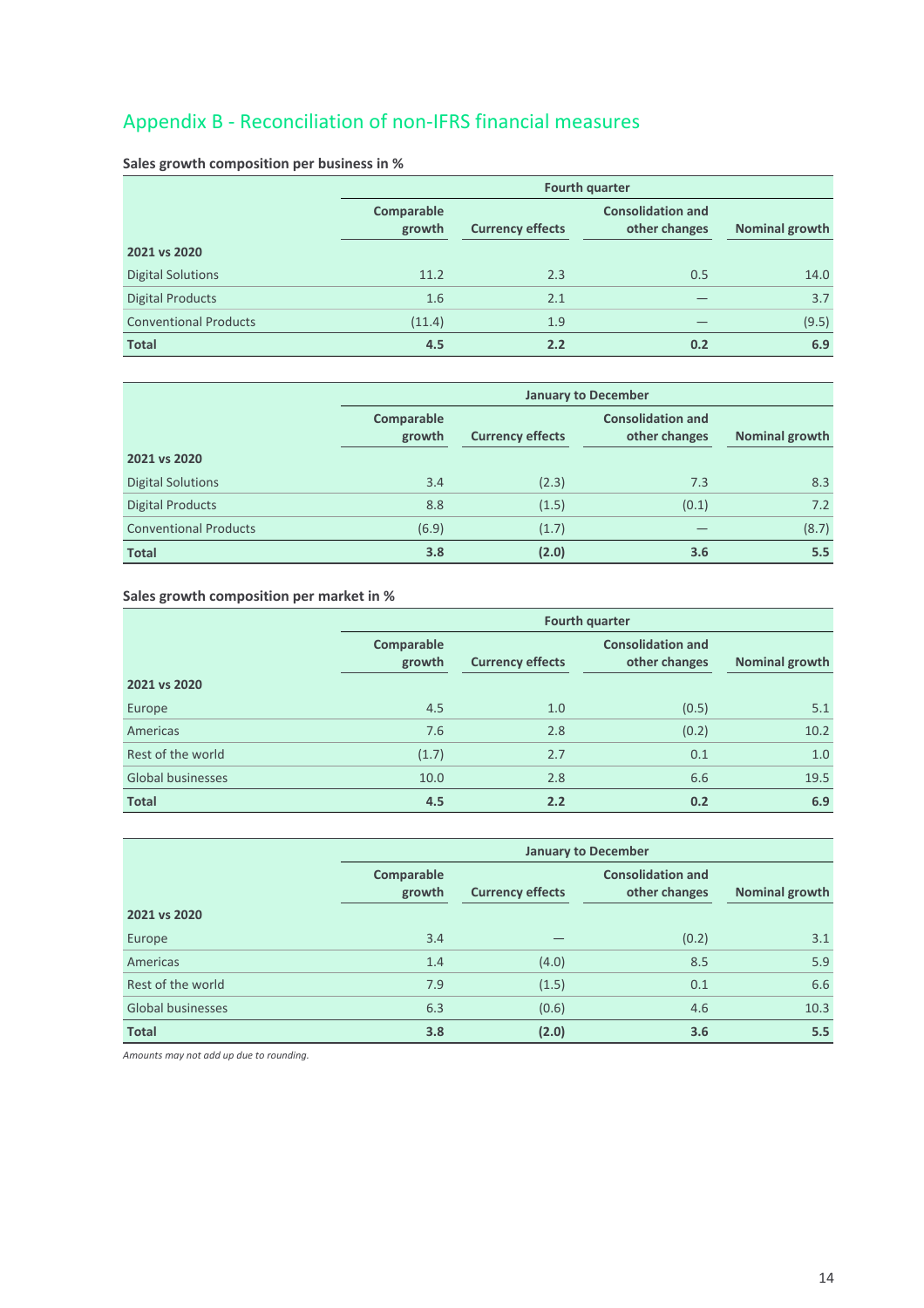### Adjusted EBITA to Income from operations (or EBIT) in millions of EUR

|                                         |                | <b>Digital</b>   | <b>Digital</b>  | Conventional    |              |
|-----------------------------------------|----------------|------------------|-----------------|-----------------|--------------|
|                                         | <b>Signify</b> | <b>Solutions</b> | <b>Products</b> | <b>Products</b> | <b>Other</b> |
| Fourth quarter 2021                     |                |                  |                 |                 |              |
| <b>Adjusted EBITA</b>                   | 265            | 147              | 114             | 37              | (33)         |
| Restructuring                           | (11)           | (3)              |                 | (2)             | (5)          |
| Acquisition-related charges             | (13)           | (13)             |                 |                 |              |
| Incidental items                        | (5)            | (2)              | (2)             | $\overline{2}$  | (4)          |
| <b>EBITA</b>                            | 237            | 130              | 112             | 37              | (42)         |
| Amortization <sup>1</sup>               | (32)           | (29)             | (2)             |                 |              |
| <b>Income from operations (or EBIT)</b> | 205            | 100              | 110             | 37              | (43)         |
| Fourth quarter 2020                     |                |                  |                 |                 |              |
| <b>Adjusted EBITA</b>                   | 251            | 105              | 128             | 46              | (28)         |
| Restructuring                           | (43)           | (12)             | (3)             | (14)            | (15)         |
| Acquisition-related charges             | (16)           | (16)             |                 |                 |              |
| Incidental items                        | (6)            | (3)              | (2)             | (2)             | $\mathbf{1}$ |
| <b>EBITA</b>                            | 185            | 75               | 122             | 30              | (42)         |
| Amortization <sup>1</sup>               | (30)           | (28)             | (2)             | –               |              |
| Income from operations (or EBIT)        | 155            | 47               | 121             | 30              | (43)         |

<sup>1</sup> Amortization and impairments of acquisition related intangible assets and goodwill.

|                                  |                | <b>Digital</b>   | <b>Digital</b>  | Conventional    |              |
|----------------------------------|----------------|------------------|-----------------|-----------------|--------------|
|                                  | <b>Signify</b> | <b>Solutions</b> | <b>Products</b> | <b>Products</b> | <b>Other</b> |
| <b>January to December 2021</b>  |                |                  |                 |                 |              |
| <b>Adjusted EBITA</b>            | 795            | 397              | 339             | 161             | (102)        |
| Restructuring                    | (86)           | (19)             | (4)             | (5)             | (58)         |
| Acquisition-related charges      | (50)           | (49)             | (1)             |                 |              |
| Incidental items                 | (22)           | (11)             | (10)            | $\overline{2}$  | (4)          |
| <b>EBITA</b>                     | 636            | 318              | 323             | 158             | (164)        |
| Amortization <sup>1</sup>        | (122)          | (114)            | (7)             |                 | (1)          |
| Income from operations (or EBIT) | 514            | 205              | 316             | 158             | (165)        |
| <b>January to December 2020</b>  |                |                  |                 |                 |              |
| <b>Adjusted EBITA</b>            | 695            | 330              | 295             | 170             | (100)        |
| Restructuring                    | (83)           | (30)             | (10)            | (23)            | (19)         |
| Acquisition-related charges      | (63)           | (62)             | (1)             | -               |              |
| Incidental items                 | (13)           | (8)              | (6)             | 3               | (1)          |
| <b>EBITA</b>                     | 536            | 230              | 277             | 149             | (120)        |
| Amortization <sup>1</sup>        | (120)          | (111)            | (8)             | -               | (1)          |
| Income from operations (or EBIT) | 416            | 119              | 269             | 149             | (122)        |

<sup>1</sup> Amortization and impairments of acquisition related intangible assets and goodwill.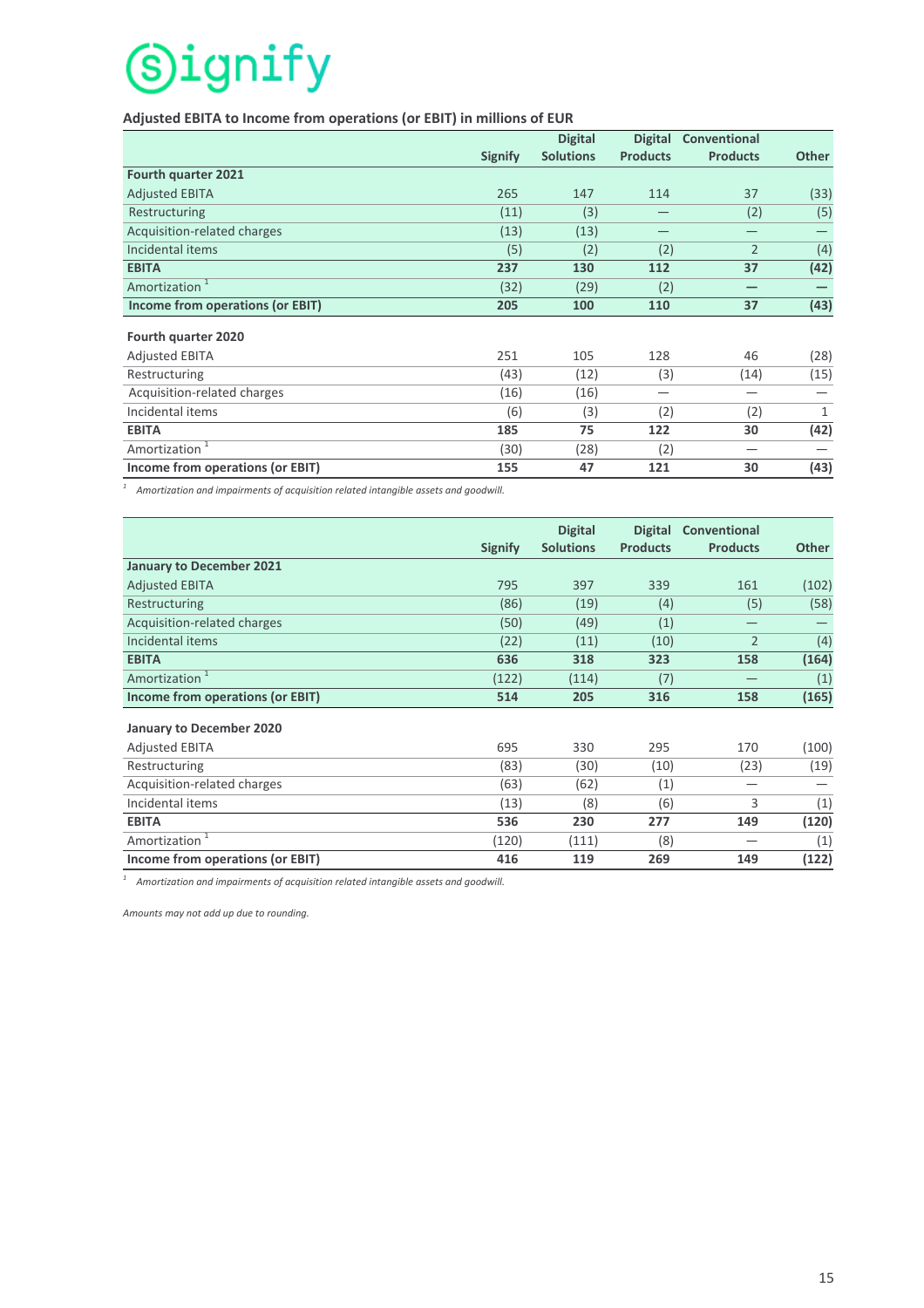### Fourth quarter 2021 Income from operations to Adjusted EBITA in millions of EUR

|                                              |          |                               | <b>Acquisition</b>       |                    |                 |
|----------------------------------------------|----------|-------------------------------|--------------------------|--------------------|-----------------|
|                                              |          |                               | related                  | <b>Incidental</b>  |                 |
|                                              |          | <b>Reported Restructuring</b> | charges                  | items <sup>1</sup> | <b>Adjusted</b> |
| Fourth quarter 2021                          |          |                               |                          |                    |                 |
| <b>Sales</b>                                 | 2,008    |                               |                          |                    | 2,008           |
| Cost of sales                                | (1, 215) | $\overline{2}$                | $\overline{2}$           | (3)                | (1, 214)        |
| <b>Gross margin</b>                          | 793      | $\overline{2}$                | $\overline{2}$           | (3)                | 794             |
| Selling, general and administrative expenses | (510)    | 7                             | 10                       | $\overline{7}$     | (485)           |
| Research and development expenses            | (75)     | $\mathbf{1}$                  |                          |                    | (74)            |
| <b>Indirect costs</b>                        | (585)    | 9                             | 10                       | $\overline{7}$     | (559)           |
| Impairment of goodwill                       |          |                               |                          |                    |                 |
| Other business income                        |          |                               |                          |                    |                 |
| Other business expenses                      | (3)      |                               |                          | $\overline{2}$     | (1)             |
| <b>Income from operations</b>                | 205      | 11                            | 13                       | 5                  | 234             |
| Amortization                                 | (32)     |                               |                          |                    | (32)            |
| Income from operations excluding             |          |                               |                          |                    |                 |
| amortization (EBITA)                         | 237      | 11                            | 13                       | 5                  | 265             |
| Fourth quarter 2020                          |          |                               |                          |                    |                 |
| Sales                                        | 1,878    |                               |                          |                    | 1,878           |
| Cost of sales                                | (1, 148) | 18                            | 4                        | 2                  | (1, 124)        |
| <b>Gross margin</b>                          | 730      | 18                            | 4                        | $\overline{2}$     | 755             |
| Selling, general and administrative expenses | (485)    | 9                             | 13                       | 5                  | (458)           |
| Research and development expenses            | (91)     | 15                            |                          |                    | (76)            |
| <b>Indirect costs</b>                        | (577)    | 25                            | 13                       | 5                  | (534)           |
| Impairment of goodwill                       |          |                               | $\overline{\phantom{0}}$ |                    |                 |
| Other business income                        | 3        |                               | (1)                      | (1)                | $\mathbf{1}$    |
| Other business expenses                      | (2)      |                               | $\overline{\phantom{0}}$ |                    | (2)             |
| Income from operations                       | 155      | 43                            | 16                       | 6                  | 220             |
| Amortization                                 | (30)     |                               |                          |                    | (30)            |
| Income from operations excluding             |          |                               |                          |                    |                 |
| amortization (EBITA)                         | 185      | 43                            | 16                       | 6                  | 251             |

 $^{\rm 1}$  Incidental items are non-recurring by nature and relate to separation, transformation, net real estate gains, environmental provision for inactive sites and the  $\,$ *effect of changes in discount rates on long-term provisions.*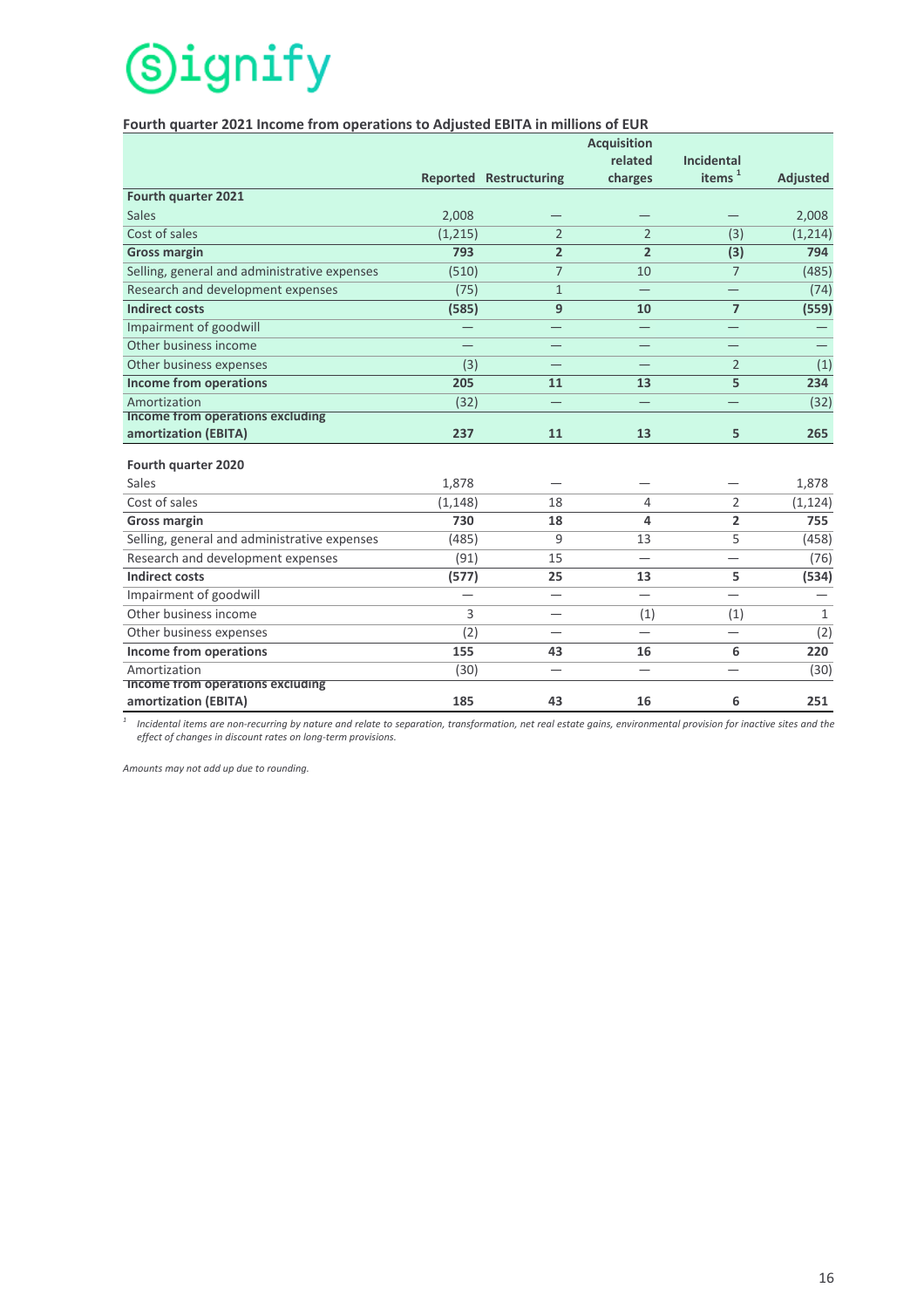### January to December 2021 Income from operations to Adjusted EBITA in millions of EUR

|                                              |          |                               | <b>Acquisition</b>       |                                         |                 |
|----------------------------------------------|----------|-------------------------------|--------------------------|-----------------------------------------|-----------------|
|                                              |          | <b>Reported Restructuring</b> | related<br>charges       | <b>Incidental</b><br>items <sup>1</sup> | <b>Adjusted</b> |
| <b>January to December 2021</b>              |          |                               |                          |                                         |                 |
| <b>Sales</b>                                 | 6,860    |                               |                          |                                         | 6,860           |
| Cost of sales                                | (4, 189) | 19                            | 8                        | 4                                       | (4, 157)        |
| <b>Gross margin</b>                          | 2,671    | 19                            | 8                        | 4                                       | 2,702           |
| Selling, general and administrative expenses | (1,882)  | 66                            | 43                       | 25                                      | (1,748)         |
| Research and development expenses            | (286)    | $\mathbf{1}$                  | —                        |                                         | (284)           |
| <b>Indirect costs</b>                        | (2, 168) | 67                            | 44                       | 25                                      | (2,032)         |
| Impairment of goodwill                       |          |                               |                          |                                         |                 |
| Other business income                        | 19       |                               | (2)                      | (11)                                    | $7\overline{ }$ |
| Other business expenses                      | (8)      |                               |                          | 4                                       | (5)             |
| <b>Income from operations</b>                | 514      | 86                            | 50                       | 22                                      | 673             |
| Amortization                                 | (122)    | -                             |                          |                                         | (122)           |
| <b>Income trom operations excluding</b>      |          |                               |                          |                                         |                 |
| amortization (EBITA)                         | 636      | 86                            | 50                       | 22                                      | 795             |
| <b>January to December 2020</b>              |          |                               |                          |                                         |                 |
| Sales                                        | 6,502    |                               |                          |                                         | 6,502           |
| Cost of sales                                | (4,004)  | 41                            | 21                       | (4)                                     | (3,946)         |
| <b>Gross margin</b>                          | 2,499    | 41                            | 21                       | (4)                                     | 2,556           |
| Selling, general and administrative expenses | (1,781)  | 23                            | 44                       | 20                                      | (1,695)         |
| Research and development expenses            | (307)    | 20                            | 1                        |                                         | (287)           |
| <b>Indirect costs</b>                        | (2,088)  | 42                            | 45                       | 20                                      | (1,982)         |
| Impairment of goodwill                       |          |                               |                          |                                         |                 |
| Other business income                        | 12       |                               | (2)                      | (2)                                     | 8               |
| Other business expenses                      | (7)      |                               | $\overline{\phantom{0}}$ |                                         | (7)             |
| Income from operations                       | 416      | 83                            | 63                       | 13                                      | 575             |
| Amortization                                 | (120)    |                               |                          | -                                       | (120)           |
| Income from operations excluding             |          |                               |                          |                                         |                 |
| amortization (EBITA)                         | 536      | 83                            | 63                       | 13                                      | 695             |

<sup>1</sup> Incidental items are non-recurring by nature and relate to separation, transformation, net real estate gains, environmental provision for inactive sites and the *effect of changes in discount rates on long-term provisions.*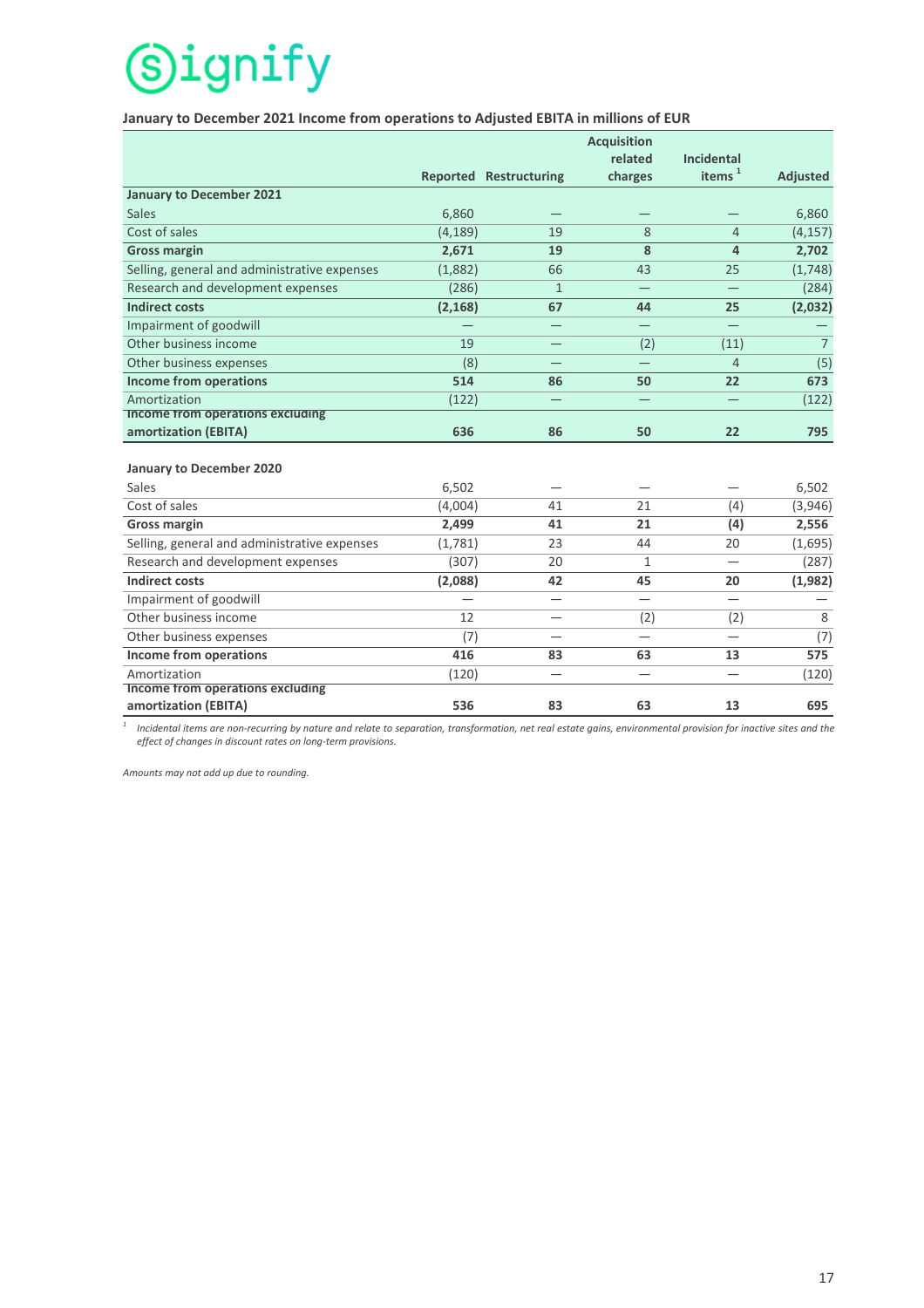# Appendix  $C$  – Financial glossary

### **Acquisition-related charges**

Costs that are directly triggered by the acquisition of a company, such as transaction costs, purchase accounting related costs and integration-related expenses.

### **Adjusted EBITA**

EBITA excluding restructuring costs, acquisitionrelated charges and other incidental charges.

### **Adjusted EBITA margin**

Adjusted EBITA divided by sales to third parties (excluding intersegment).

### **Adjusted gross margin**

Gross margin, excluding restructuring costs, acquisition-related charges and other incidental items attributable to cost of sales.

### **Adjusted indirect costs**

Indirect costs, excluding restructuring costs, acquisition-related charges and other incidental items attributable to indirect costs.

### **Adjusted R&D expenses**

Research and development expenses, excluding restructuring costs, acquisition-related charges and other incidental items attributable to research and development expenses.

### **Adjusted SG&A expenses**

Selling, general and administrative expenses, excluding restructuring costs, acquisition-related charges and other incidental items attributable to selling, general and administrative expenses.

### **Brighter lives revenues**

Percentage of total revenues coming from all products, systems and services contributing to Food availability, Safety & security or Health & wellbeing.

### **Changes** in scope

Consolidation effects related to acquisitions (mainly Cooper Lighting).

### **Circular revenues**

Percentage of total revenues coming from products, systems and services designed for a circular economy, categorized as serviceable luminaires (incl. 3D-printing), circular components, intelligent systems or circular services.

### **Comparable sales growth (CSG)**

The period-on-period growth in sales excluding the effects of currency movements and changes in consolidation and other changes.

### **EBIT**

Income from operations.

### **EBITA**

Income from operations excluding amortization and impairment of acquisition related intangible assets and goodwill.

### **EBITDA**

Income from operations excluding depreciation, amortization and impairment of non-financial assets.

### **Effects** of changes in consolidation and other **changes**

In the event a business is acquired (or divested), the impact of the consolidation (or deconsolidation) on the Group's figures is included (or excluded) in the calculation of the comparable sales growth figures. Other changes include regulatory changes and changes originating from new accounting standards.

### **Effects of currency movements**

Calculated by translating the foreign currency financials of the previous period and the current period into euros at the same average exchange rates.

### **Employees**

Employees of Signify at period end expressed on a full-time equivalent (FTE) basis.

### **Free cash flow**

Net cash provided by operating activities minus net capital expenditures. Free cash flow includes interest paid and income taxes paid.

### **Gross margin**

Sales minus cost of sales.

### **Incidental charges**

Any item with an income statement impact (loss or gain) that is deemed to be both significant and not part of normal business activity. Other incidental items may extend over several quarters within the same financial year.

### **Indirect costs**

The sum of selling, general and administrative expenses and R&D expenses.

### **Net capital expenditures**

Additions of intangible assets, capital expenditures on property, plant and equipment and proceeds from disposal of property, plant and equipment.

### **Net debt**

Short-term debt, long-term debt minus cash and cash equivalents.